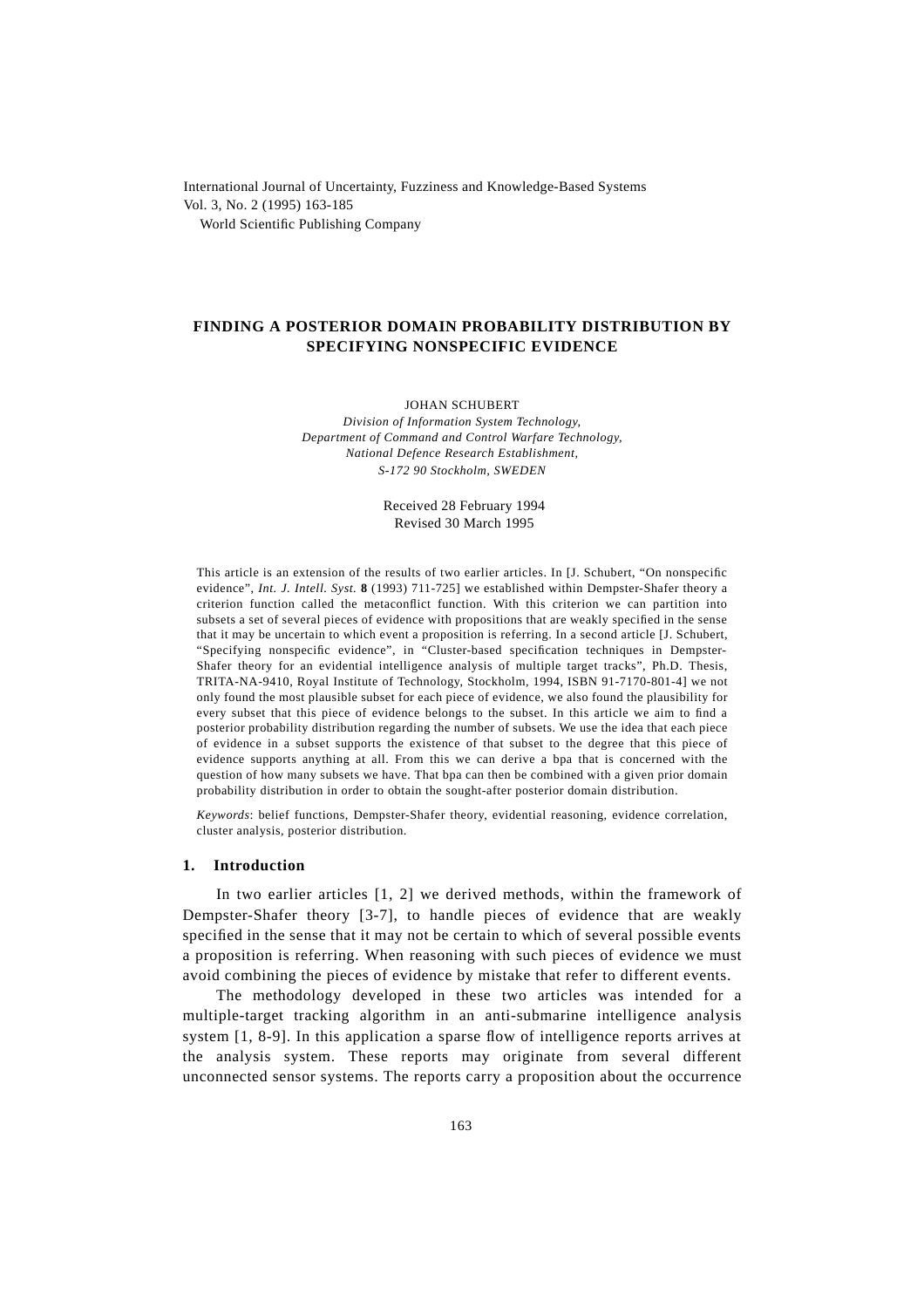of a submarine at a specified time and place, a probability of the truthfulness of the report and may contain additional information such as velocity, direction and type of submarine.

When there are several submarines we want to separate the intelligence reports into subsets according to which submarine they are referring to. We will then analyze the reports for each submarine separately. However, the intelligence reports are never labeled as to which submarine they are referring to. Thus, it is not possible to directly differentiate between two different submarines using two intelligence reports.

Instead we will use the conflict between the propositions of two intelligence reports as a probability that the two reports are referring to different submarines. This probability is the basis for separating intelligence reports into subsets.

The cause of the conflict can be non-firing sensors placed between the positions of the two reports, the required velocity to travel between the positions of the two reports at their respective times in relation to the assumed velocity of the submarines, etc.

The general idea is this. If we receive several pieces of evidence about several different and separate events and the pieces of evidence are mixed up, we want to sort all the pieces of evidence according to which event they are referring to. Thus, we partition the set of all pieces of evidence into subsets where each subset refers to a particular event. In Fig. 1 these subsets are denoted by  $\chi_i$ . Here, thirteen pieces of evidence are partitioned into four subsets. When the number of subsets is uncertain there will also be a "domain conflict" which is a conflict between the current number of subsets and domain knowledge. The partition is then simply an allocation of all pieces of evidence to the different events. Since these events do not have anything to do with each other, we will analyze them separately.

Now, if it is uncertain to which event some pieces of evidence is referring we have a problem. It could then be impossible to know directly if two different pieces of evidence are referring to the same event. We do not know if we should put them into the same subset or not. This problem is then a problem of organization. Evidence from different problems that we want to analyze are unfortunately mixed up and we are having some problem separating it.

To solve this problem, we can use the conflict in Dempster's rule when all pieces of evidence within a subset are combined, as an indication of whether these pieces of evidence belong together. The higher this conflict is, the less credible that they belong together.

Let us create an additional piece of evidence for each subset where the proposition of this additional piece of evidence states that this is not an "adequate partition". Let the proposition take a value equal to the conflict of the combination within the subset. These new pieces of evidence, one regarding each subset, reason about the partition of the original evidence. Just so we do not confuse them with the original evidence, let us call all this evidence "metalevel evidence" and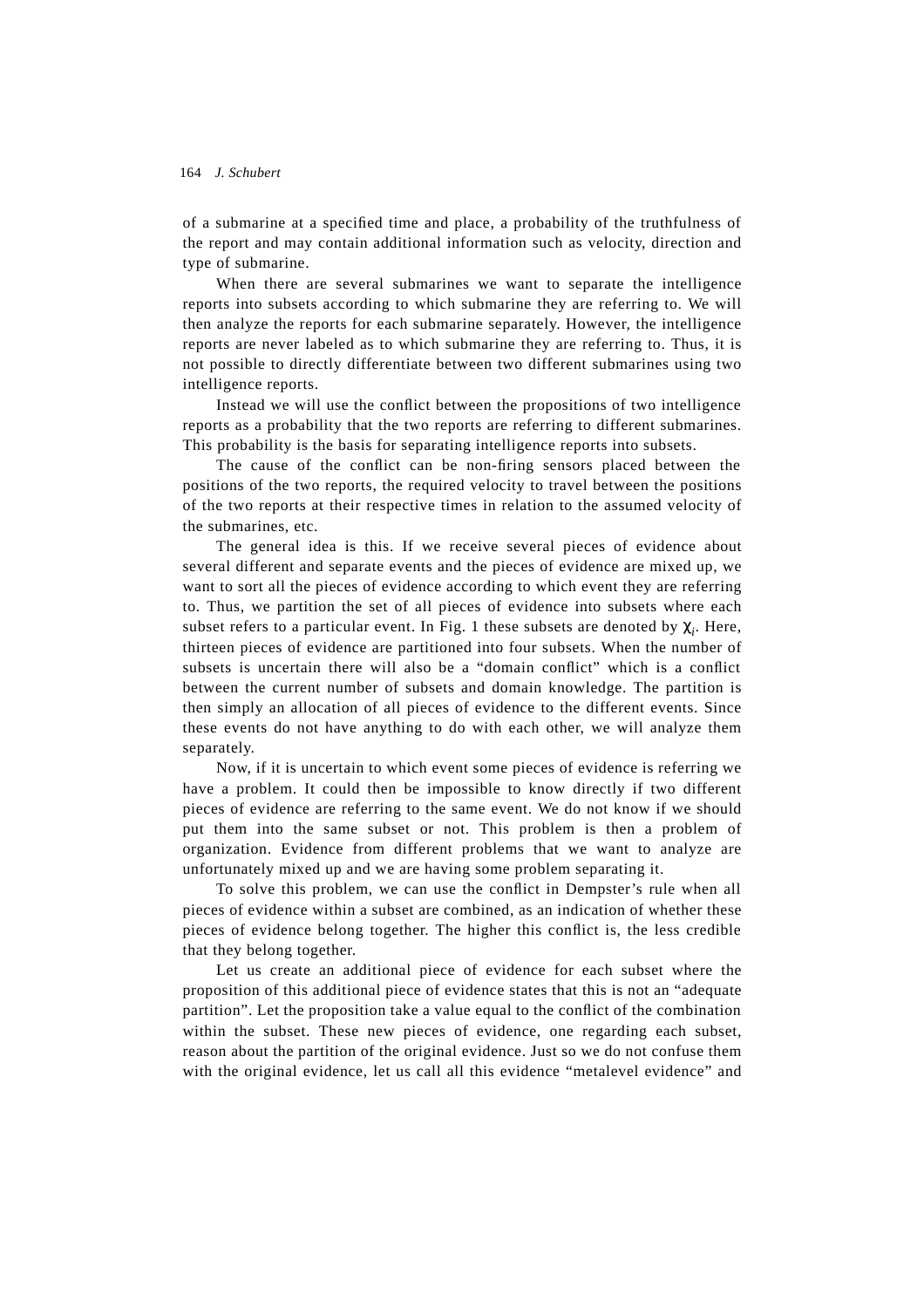let us say that its combination and the analysis of that combination take place on the "metalevel", Fig. 1.

In the combination of all pieces of metalevel evidence, one regarding each subset, we only receive support stating that this is not an "adequate partition". We may call this support a "metaconflict". The smaller this support is, the more credible the partition. Thus, the most credible partition is the one that minimizes the metaconflict.

In the first of these two articles we partitioned the set of all pieces of evidence into subsets, where each subset was representing a separate event. These subsets should then be handled separately by subsequent reasoning processes. This methodology was able to find the optimal partitioning of evidence among subsets as well as the optimal estimate of the number of subsets when our own domain knowledge regarding the actual number of subsets was uncertain.



Fig. 1. The Conflict in each subset of the partition becomes a piece of evidence at the metalevel.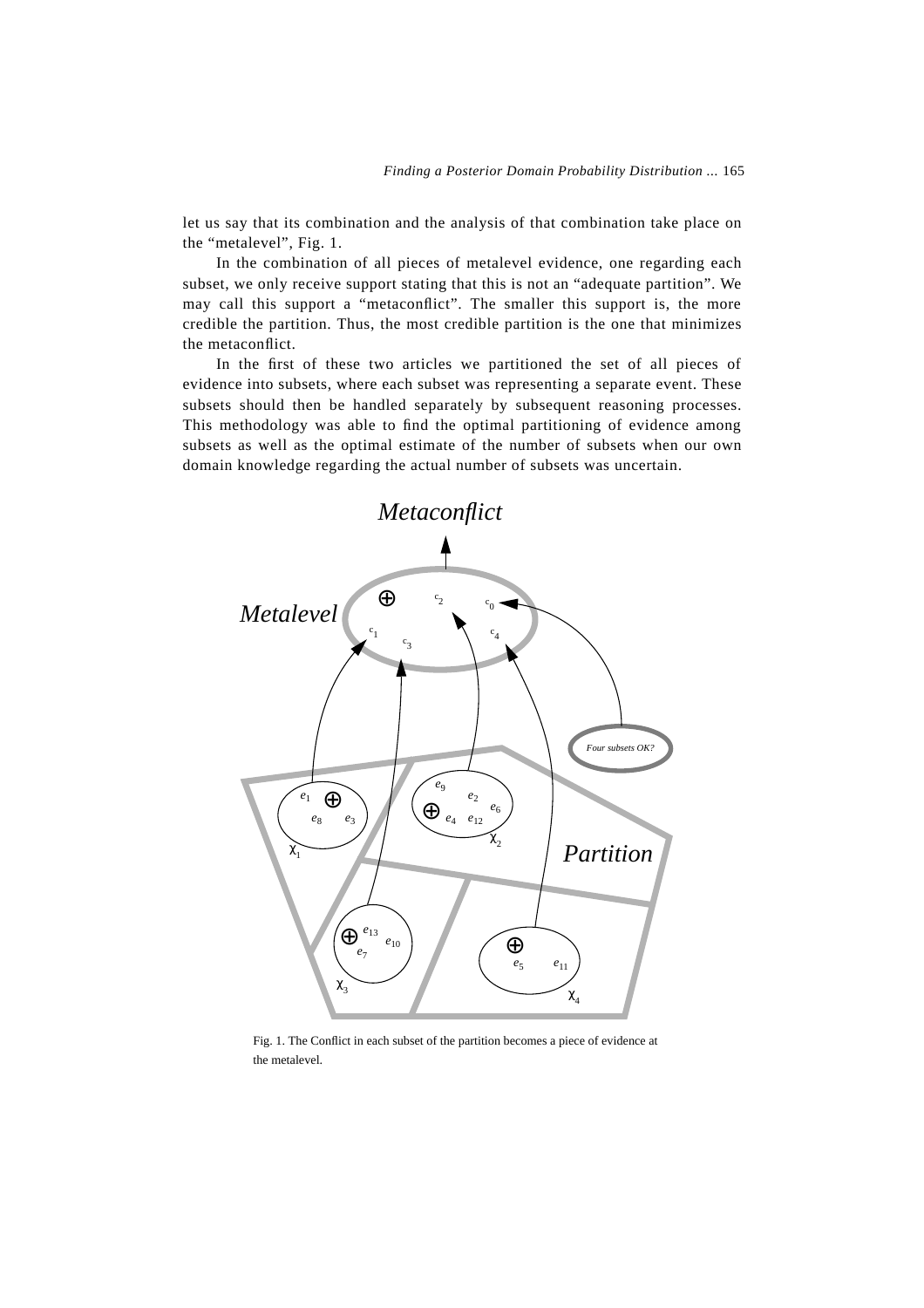In the second article we found support regarding each piece of evidence and every subset, that the pieces of evidence does not belong to the subset. This support is used to specify each piece of evidence, in the sense that we find to which events the proposition might be referring, by calculating the belief and plausibility for each subset that this pieces of evidence belong to the subset. During this evidence specifying process we receive indications that some evidence might be false. Also, it became apparent that some pieces of evidence might not be so useful since they could belong to several different subsets. These pieces of evidence were discounted and were not allowed to strongly influence a subsequent reasoning process within a subset.

In this article we extend the work described in [1, 2] and aim to find a posterior probability distribution regarding the number of subsets by combining a given prior distribution with evidence regarding the number of subsets received from the evidence specifying process. We use the idea that each piece of evidence in a subset supports the existence of that subset to the degree that that piece of evidence supports anything at all. All pieces of evidence in each subset are combined and the resulting evidence is the total support for the subset. However, for every original piece of evidence in the subset we have a second piece of evidence, derived in [2], with a proposition that supports that this piece of evidence does not belong to the subset. If we have such support for every single piece of evidence in some subset, then this is also support that the subset is empty and that the proposition that the subset exist is false. Thus, in this case, we will discount the evidence that supports the existence of the subset. Such discounted pieces of evidence that support the existence of different subsets, one from each subset, are then combined.

From the resulting basic probability assignment (bpa) of that combination we can create a new bpa by exchanging each and every proposition. A proposition in the new bpa is then a statement about the existence of a minimal number of subsets where this number is the length of a conjunction of terms of the corresponding proposition in the previous bpa. Thus, where the previous bpa is concerned with the question of which subsets have support, the new bpa is concerned with the question of how many subsets are supported. The new bpa gives us some opinion, based only on the evidence specifying process, about the probability of different numbers of subsets.

In order to obtain the sought-after posterior domain probability distribution we combine the bpa from the evidence specifying process with the given prior distribution from the problem specification.

In Section 2 of this article we give a summary of the two previous articles [1, 2]. We investigate in Section 3 what domain relevant conclusions can be drawn from the evidence specifying process and then derive the posterior distribution. Finally, in Section 4, we give a detailed example.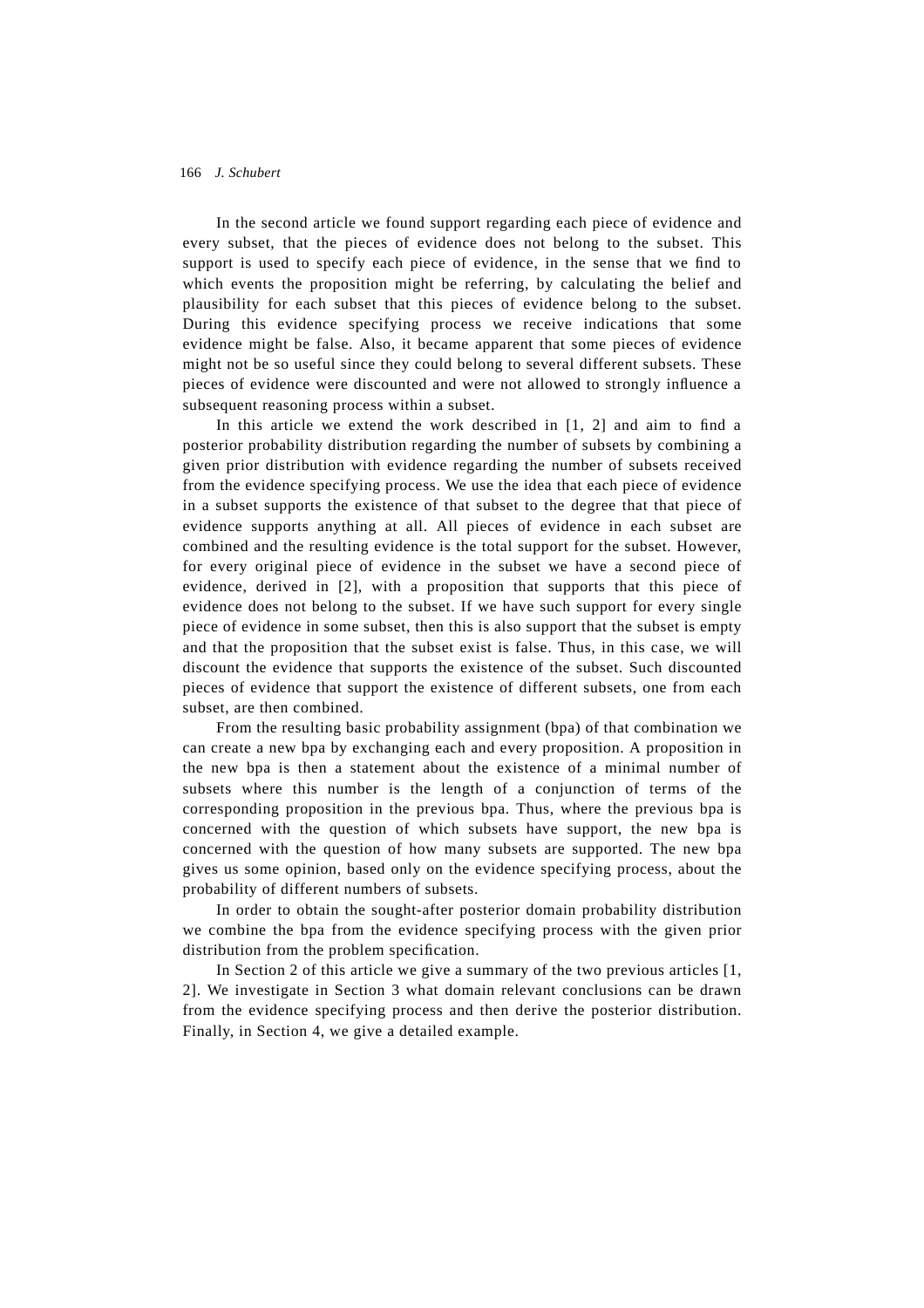## **2. Summary of articles [1, 2]**

In this summary we will focus on results of the previous two articles that we need to derive a posterior domain probability distribution regarding the number of events. It will be derived by a combination of a given prior probability distribution and a bpa resulting from an evidence specification process [2] where we study the changes in conflict when we move a piece of evidence from one subset to another.

However, first we will learn how to separate several pieces of evidence based on their conflicts [1]. Since our pieces of evidence are weakly specified with respect to which events they are referring, it is impossible to directly separate the pieces of evidence based only on their proposition. The conflict in Dempster's rule measures the lack of compatibility between all pieces of evidence. Since pieces of evidence referring to different events tend to be more incompatible than pieces of evidence referring to the same event, it is an obvious choice as a distance measure in a cluster algorithm. The idea of using the conflict in Dempster's rule as distance measure between pieces of evidence was first suggested by Lowrance and Garvey [10].

# **2.1.** *On nonspecific evidence [1]*

In [1] we established a criterion function of overall conflict called the metaconflict function. With this criterion we can partition evidence with weakly specified propositions into subsets, each subset representing a separate event. These events should be handled independently.

To make a separation of evidence possible, every proposition's action part must be supplemented with an event part describing to which event the proposition is referring. If the proposition is written as a conjunction of literals or disjunctions, then one literal or disjunction concerns which event the proposition is referring to. This is the event part. The remainder of the proposition is called the action part. An example from our earlier article illustrates the terminology:

*Let us consider the burglaries of two bakers' shops at One and Two Baker Street, event* 1  $(E_1)$  *and event* 2  $(E_2)$ *, i.e., the number of events is known to be two. One witness hands over a piece of evidence, specific with respect to event, with the proposition: "The burglar at One Baker Street," event part: E*1*, "was probably brown haired* (*B*)*," action part: B. A second anonymous witness hands over a nonspecific piece of evidence with the proposition: "The burglar at Baker Street," event part: E*1*, E*2*, "might have been red haired* (*R*)*," action part: R. That is, for example:*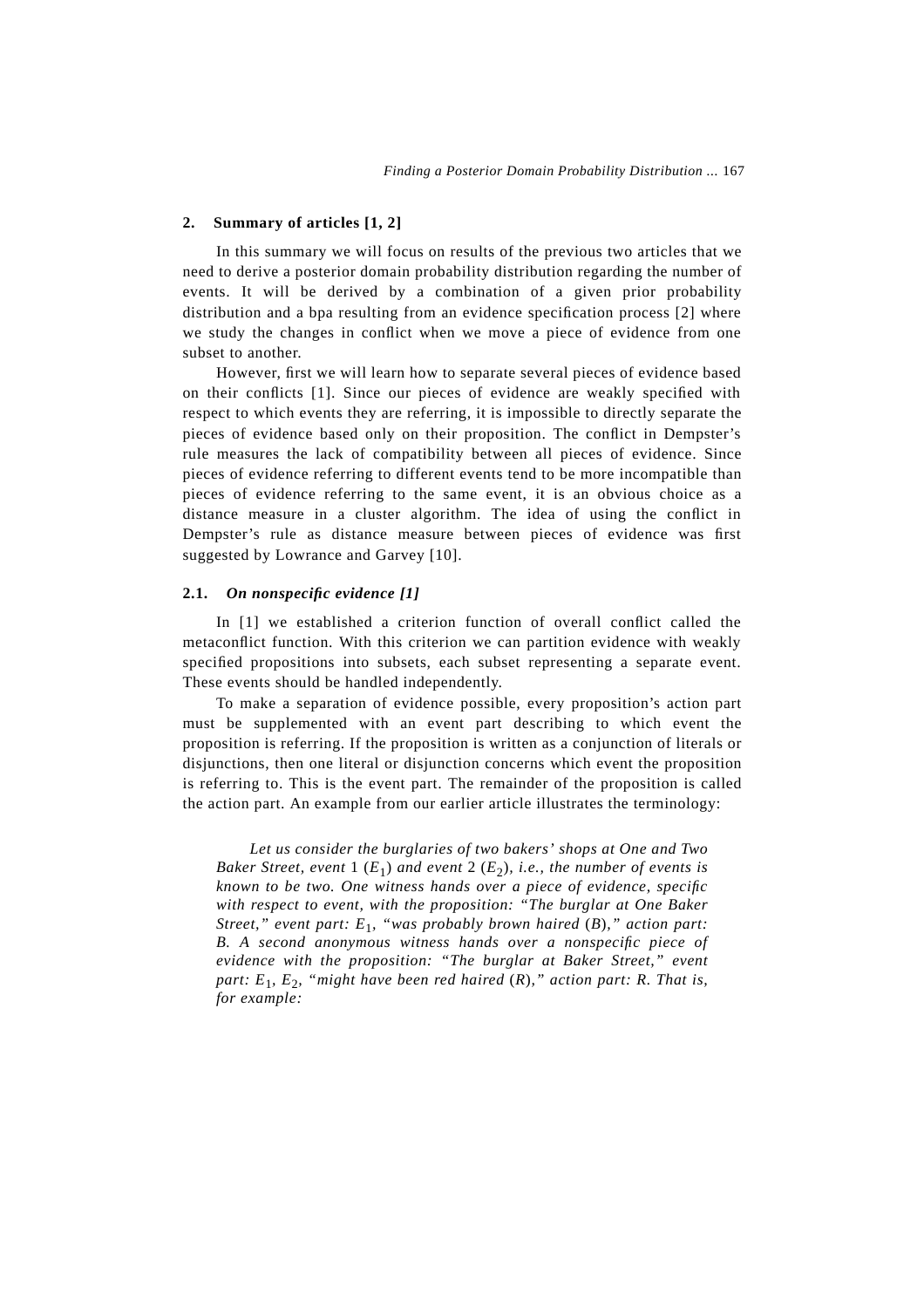| evidence 1:         | evidence 2:            |
|---------------------|------------------------|
| <i>proposition:</i> | proposition:           |
| action part: B      | <i>action part: R</i>  |
| event part: $E_1$ : | event part: $E_1, E_2$ |
| $m(B) = 0.8$        | $m(R) = 0.4$           |
| $m(\Theta) = 0.2$   | $m(\Theta) = 0.6$      |

## 2.1.1. *Separating nonspecific evidence*

We will have a conflict between two pieces of evidence in the same subset in two different situations. First, we have a conflict if the proposition action parts are conflicting regardless of the proposition event parts since they are presumed to be referring to the same event. Secondly, if the proposition event parts are conflicting then, regardless of the proposition action parts, we have a conflict with the presumption that they are referring to the same event.

The metaconflict used to partition the evidence is derived as the plausibility that the partitioning is correct when the conflict in each subset is viewed as a piece of metalevel evidence against the partitioning of the evidence,  $\chi$ , into the subsets,  $\chi_i$ . We have a simple frame of discernment on the metalevel  $\Theta$  =  ${AdP}$ ,  $\neg AdP}$ , where AdP is short for "adequate partition", and a bpa from each subset  $\chi_i$  assigning support to a proposition against the partitioning:

$$
m_{\chi_i}(\neg \text{AdP}) \stackrel{\Delta}{=} \text{Conf}(\{e_j | e_j \in \chi_i\}),
$$
  

$$
m_{\chi_i}(\Theta) \stackrel{\Delta}{=} 1 - \text{Conf}(\{e_j | e_j \in \chi_i\})
$$

where  $e_j$  is the *j*th piece of evidence and  $\{e_j | e_j \in \chi_i\}$  is the evidence belonging to subset  $\chi_i$  and Conf( $\cdot$ ) is the conflict, k, in Dempster's rule. Also, we have a bpa concerning the domain resulting from a probability distribution about the number of subsets, *E*, conflicting with the actual current number of subsets, #χ. This bpa also assigns support to a proposition against the partitioning:

$$
m_D(\neg \text{AdP}) \stackrel{\Delta}{=} \text{Conf}(\{E, \#\chi\}),
$$
  

$$
m_D(\Theta) \stackrel{\Delta}{=} 1 - \text{Conf}(\{E, \#\chi\}).
$$

The combination of these by Dempster's rule give us the following plausibility of the partitioning:

$$
\text{Pls}(\text{AdP}) = (1 - m_D(\neg \text{AdP})) \cdot \prod_{i=1}^r (1 - m_{\chi_i}(\neg \text{AdP})) \, .
$$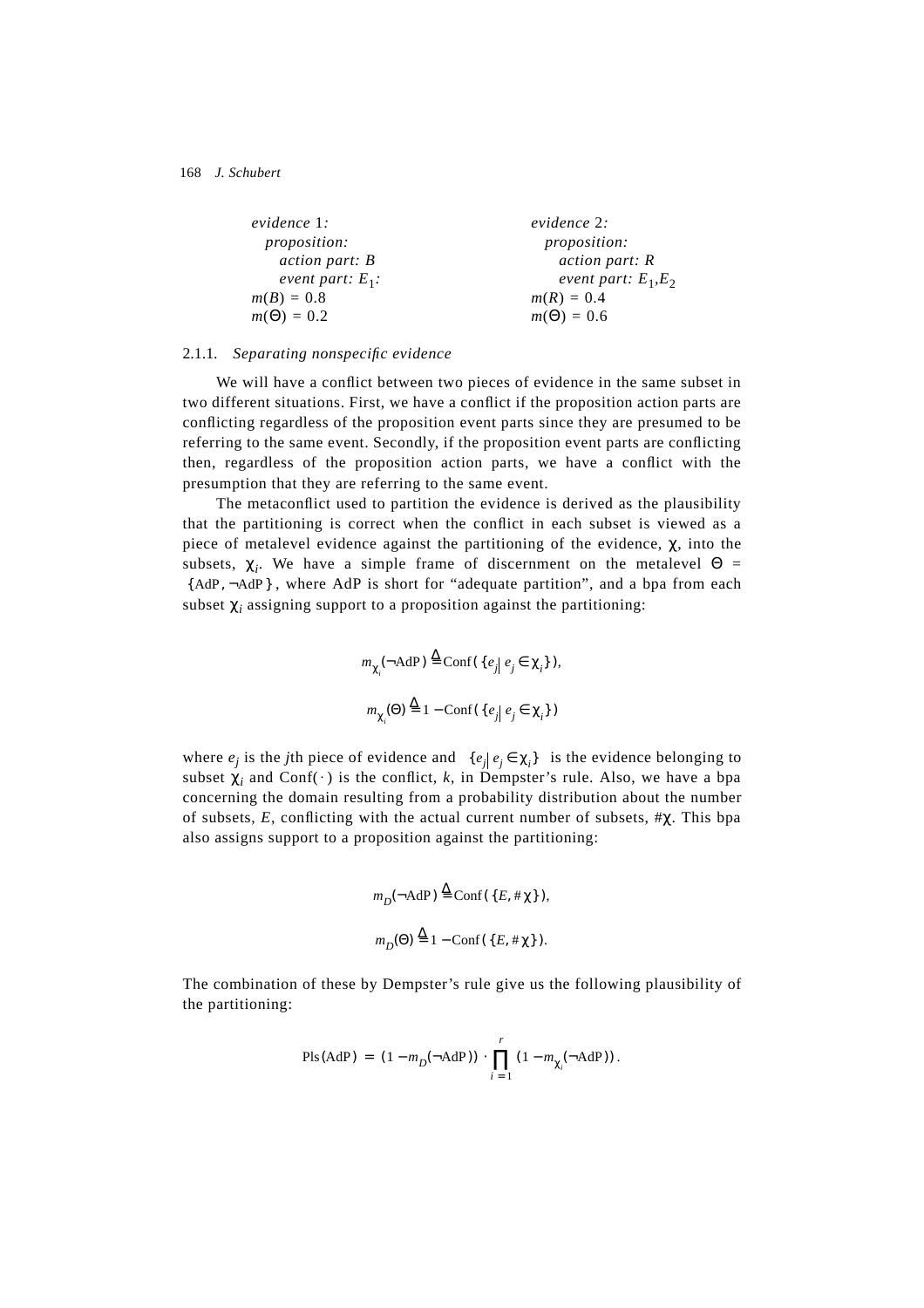The difference, one minus the plausibility of a partitioning, will be called the metaconflict of the partitioning.

## 2.1.2. *Metaconflict as a criterion function*

The metaconflict function can then be defined as: DEFINITION*. Let the* metaconflict function,

$$
Mcf(r, e_1, e_2, ..., e_n) \stackrel{\Delta}{=} 1 - (1 - c_0) \cdot \prod_{i=1}^r (1 - c_i),
$$

*be the conflict against a partitioning of n pieces of evidence of the set* χ *into r disjoint subsets* χ*i where*

$$
c_0 = \sum_{i\neq r} m(E_i)
$$

*is the conflict between the hypothesis that there are r subsets and our prior belief about the number of subsets with m*(*Ei*) *being the prior support given to the fact there are i subsets*

$$
c_i = \sum_{\substack{I \\ \cap I = \emptyset}} \prod_{\substack{e_j^k \in I \\ \emptyset \neq i}} m_j(e_j^k)
$$

*is the conflict in subset i, where*  $\cap$ *I is the intersection of all elements in I, i*  $I = \{e_j^k | e_j \in \chi_i\}$  *is a set of one focal element from the support function of each piece of evidence*  $e_j$  *in*  $\chi_i$  *and*  $e_j^k$  *is the kth focal element of*  $e_j$ *.* 

Thus,  $|I| = |\chi_i|$  and

$$
|\{I\}| = \prod_{e_j \in \chi_i} |e_j|
$$

where  $|e_j|$  is the number of focal elements of  $e_j$ .

We are here only considering the case where the function  $m(\cdot)$  in the calculation of  $c_0$  is a probability function.

Two theorems are derived to be used in the separation of evidence into subsets by an iterative minimization of the metaconflict function. By using these theorems we are able to reason about the optimal estimate of the number of events, when the actual number of events may be uncertain, as well as the optimal partition of nonspecific evidence for any fixed number of events. These two theorems will also be useful in a process for specifying pieces of evidence by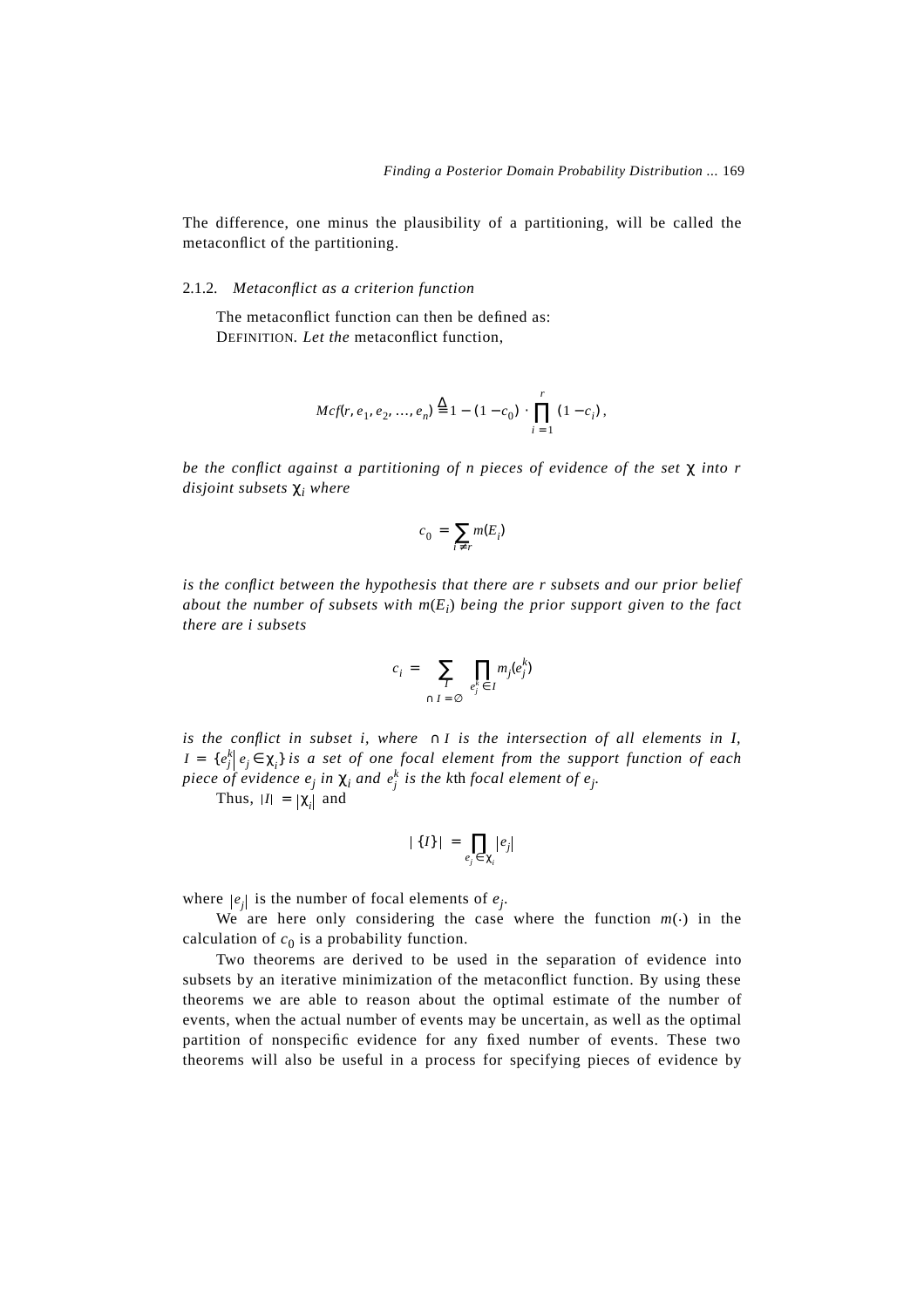observing changes in the metaconflict when moving a single piece of evidence between different subsets.

THEOREM 1. For all j with  $j < r$ , if  $m(E_i) < m(E_r)$  then min  $Mcf(r, e_1, e_2, \ldots, e_n) <$ *min*  $Mcf(j, e_1, e_2, \ldots, e_n)$ .

This theorem states that an optimal partitioning for *r* subsets is always better than the other solutions with fewer than *r* subsets if the basic probability assignment for *r* subsets is greater than the basic probability assignment for the fewer subsets.

**THEOREM** 2. For all j, if min  $Mcf(r, e_1, e_2, ..., e_n) < \sum m(E_i)$  then min  $Mcf(r, e_1, e_2, \ldots, e_n) < min Mcf(j, e_1, e_2, \ldots, e_n).$  $Mcf(r, e_1, e_2, ..., e_n) < \sum_{i \neq j} m(E_i)$ 

Theorem 2 states that an optimal partitioning for some number of subsets is always better than other solutions for any other number of subsets when the domain part of the metaconflict function is greater than the total metaconflict of the present partitioning.

# **2.2.** *Specifying nonspecific evidence [2]*

## 2.2.1. *Evidence about evidence*

A conflict in a subset  $\chi_i$  is interpreted as a piece of metalevel evidence that there is at least one piece of evidence that does not belong to the subset;

$$
m_{\chi_i}(\exists j. e_j \notin \chi_i) = c_i.
$$

If a piece of evidence  $e_q$  in  $\chi_i$  is taken out from the subset the conflict  $c_i$  in  $\chi_i$ decreases to  $c_i^*$ . This decrease  $c_i - c_i^*$  was interpreted as a piece of metalevel evidence indicating that  $e_q$  does not belong to  $\chi_i$ ,  $m_{\Delta \chi_i}(e_q \notin \chi_i)$ , and the remaining conflict  $c_i^*$  is an other piece of metalevel evidence indicating that there is at least one other piece of evidence  $e_j$ ,  $j \neq q$ , that does not belong to  $\chi_i$  -  $\{e_q\}$ ,

$$
m_{\chi_i - \{e_q\}}(\exists j \neq q, e_j \notin \left(\chi_i - \{e_q\}\right)) = c_i^*.
$$

The unknown bpa,  $m_{\Delta \chi_i}(e_q \notin \chi_i)$ , was derived by stating that the belief that there is at least one piece of evidence that does not belong to  $\chi_i$  should be equal, no matter whether that belief is based on the original piece of metalevel evidence  $m_{\chi_i}(\exists j \cdot e_j \notin \chi_i)$ , before  $e_q$  is taken out from  $\chi_i$ , or on a combination of the other two pieces of metalevel evidence  $m_{\Delta \chi_i}(e_q \notin \chi_i)$  and  $m_{\chi_i - \{e_q\}}(\exists j \neq q, e_j \notin (\chi_i - \{e_q\})$ ), after  $e_q$  is taken out from  $\chi_i$ , i.e.

$$
\mathrm{Bel}_{\chi_i}(\exists j. e_j \notin \chi_i) = \mathrm{Bel}_{\Delta \chi_i \oplus (\chi_i - \{e_q\})}(\exists j. e_j \notin \chi_i).
$$

where

$$
\mathrm{Bel}_{\chi_i}(\exists j.\, e_j \notin \chi_i) \,=\, c_i
$$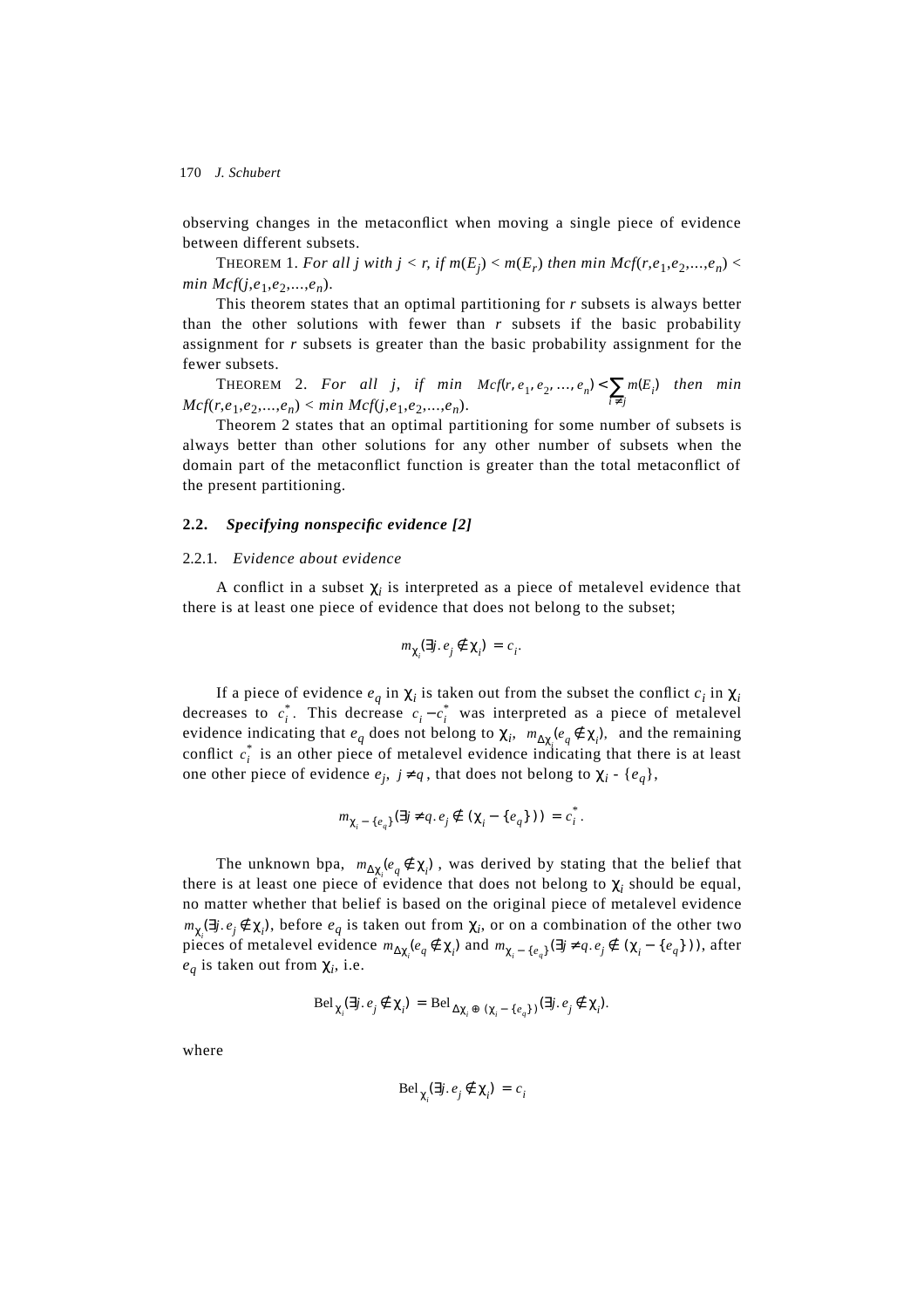$$
\mathrm{Bel}_{\Delta \chi_i \oplus (\chi_i - \{e_q\})}(\exists j. e_j \notin \chi_i) = c_i^* + m_{\Delta \chi_i}(e_q \notin \chi_i) \cdot [1 - c_i^*].
$$

Thus, we derived a piece of metalevel evidence with a proposition stating that  $e_q$  does not belong to  $\chi_i$  from the variations in cluster conflict when  $e_q$  was taken out from χ*i*:

$$
m_{\Delta \chi_i}(e_q \notin \chi_i) = \frac{c_i - c_i^*}{1 - c_i^*}.
$$

If  $e_q$  after it is taken out from  $\chi_i$  is brought into another subset  $\chi_k$ , its conflict will increase from  $c_k$  to  $c_k^*$ . The increase in conflict when  $e_q$  is brought into  $\chi_k$  is interpreted as if there exists some evidence indicating that  $e_q$  does not belong to  $\chi_k$ + { $e_q$ }, i.e.

$$
\forall k \neq i \ldotp m_{\Delta \chi_k} (e_q \notin \left( \chi_k + \{e_q\} \right)) = \frac{c_k^* - c_k}{1 - c_k}.
$$

When we take out a piece of evidence  $e_q$  from subset  $\chi_i$  and move it to some other subset we might have a changes in domain conflict. The domain conflict was interpreted as a piece of metalevel evidence that there exists at least one piece of evidence that does not belong to any of the *n* first subsets,  $n = |\chi|$ , or if that particular piece of evidence was in a subset by itself, as a piece of metalevel evidence that it belongs to one of the other *n*-1 subsets. This indicate that the number of subsets is incorrect.

When  $|\chi_i| > 1$  we may not only put a piece of evidence  $e_q$  that we have taken out from  $\chi_i$  into another already existing subset, we may also put  $e_q$  into a new subset  $\chi_{n+1}$  by itself. There is no change in the domain conflict when we take out  $e_q$  from  $\chi_i$  since  $|\chi_i| > 1$ , thus we may interpret the domain conflict as

$$
m_{\chi}(\exists j \neq q \forall k \neq n+1, e_j \notin \chi_k) = c_0.
$$

However, we will get an increase in domain conflict from  $c_0$  to  $c_0^*$  when we move  $e_q$  to  $\chi_{n+1}$ . This increase is a piece of metalevel evidence indicating that  $e_q$ does not belong to  $\chi_{n+1}$ ,  $m_{\Delta \chi} (e_q \notin \chi_{n+1})$ , and the new domain conflict after  $e_q$  is moved into  $\chi_{n+1}$  is interpreted as

$$
m_{\chi + {\{\chi_{n+1}\}}}(\exists j \forall k. e_j \notin \chi_k) = c_0^*.
$$

We will derive  $m_{\Delta \chi} (e_q \notin \chi_{n+1})$  by stating that

and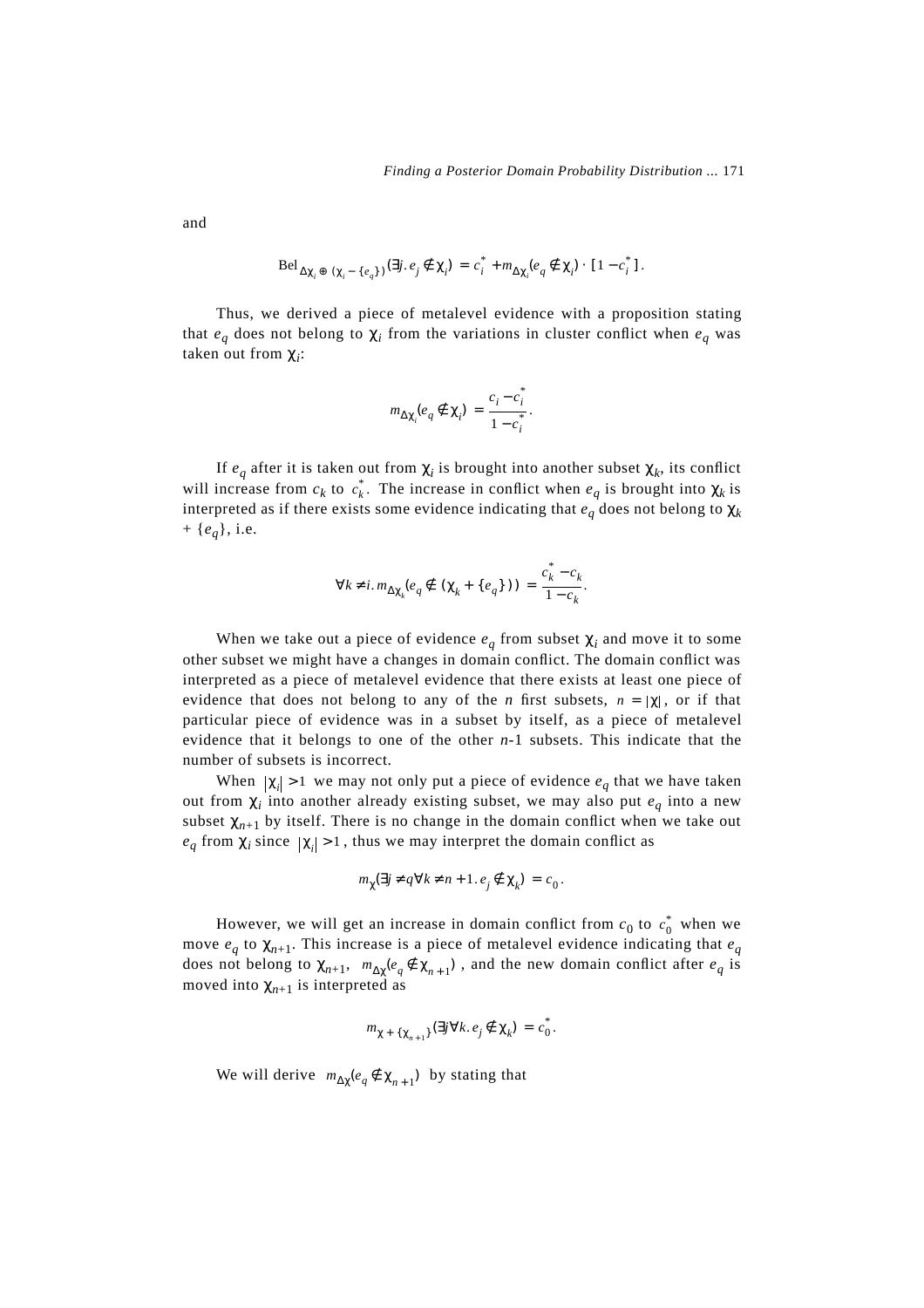$$
\mathrm{Bel}_{\chi + {\{\chi_{n+1}\}}}(\exists j \forall k.\, e_j \notin \chi_k) = \mathrm{Bel}_{\Delta \chi \oplus \chi}(\exists j \forall k.\, e_j \notin \chi_k),
$$

where

$$
\text{Bel}_{\chi + \{\chi_{n+1}\}}(\exists j \forall k. e_j \notin \chi_k) = c_0^*
$$

and

$$
\text{Bel}_{\Delta \chi \oplus \chi}(\exists j \forall k. e_j \notin \chi_k) = c_0 + m_{\Delta \chi}(e_q \notin \chi_{n+1}) \cdot [1 - c_0].
$$

Thus, we received

$$
m_{\Delta \chi} (e_q \notin \chi_{n+1}) = \frac{c_0^* - c_0}{1 - c_0}
$$

as the sought for piece of metalevel evidence, indicating that *eq* does not belong to  $\chi_{n+1}$ .

We will also receive a piece of evidence from domain conflict variations if  $e_q$ is in a subset  $\chi_i$  by itself and moved from  $\chi_i$  to another already existing subset. In this case we may get either an increase or decrease in domain conflict. First, if the domain conflict decreases  $c_0^* < c_0$  when we move  $e_q$  out from  $\chi_i$  this is interpreted as evidence that  $e_q$  does not belongs to  $\chi_i$ ,

$$
m_{\Delta\chi}(e_q \notin \chi_i) = \frac{c_0 - c_0^*}{1 - c_0^*}.
$$

Secondly, if we observe an increase in domain conflict  $c_0^* > c_0$  we will interpret this as a new type of evidence, supporting the case that  $e_q$  does belong to  $\chi_i$ ;

$$
m_{\Delta\chi}(e_q \in \chi_i) = \frac{c_0}{c_0^*}.
$$

### 2.2.2. *Specifying evidence*

We may now combine the pieces of evidence from conflict variations and calculate the belief and plausibility for each subset that *eq* belongs to the subset. The belief for this will always be zero, except when  $e_a \in \chi_i$ ,  $|\chi_i| = 1$  and  $c_0 < c_0^*$ , since every proposition with this one exception states that *eq* does not belong to some subset.  $e_q \in \chi_i^{\prime}$ ,  $|\chi_i| = 1$  and  $c_0 < c_0^*$ 

When all pieces of evidence regarding  $e_q$  are combined we have received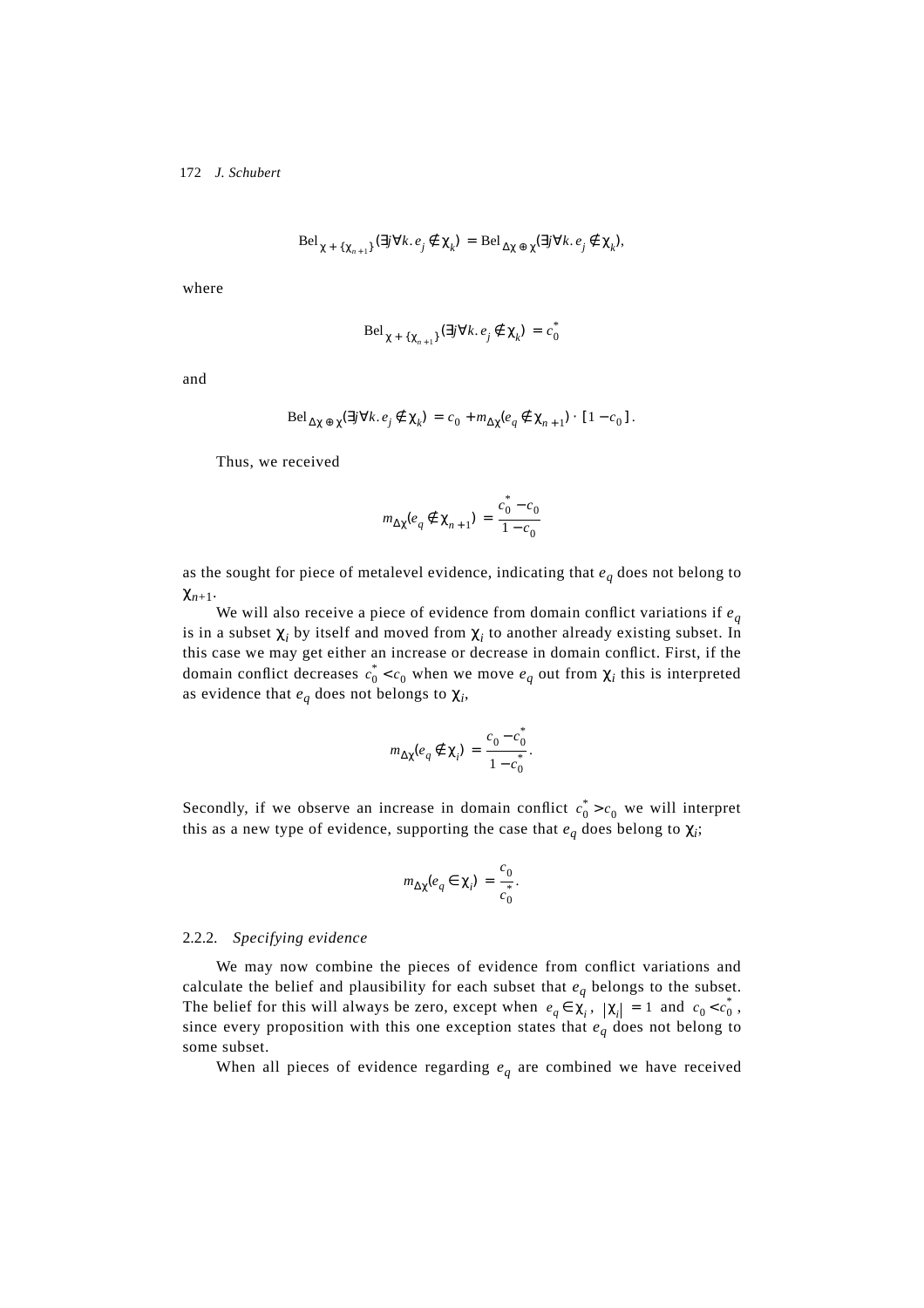support for a proposition stating that  $e_q$  does not belong to any of the subsets and can not be put into a subset by itself. That proposition is false and its support is the conflict in Dempster's rule and an implication that this piece of evidence is false.

For the case when  $e_q$  is in  $\chi_i$  and  $|\chi_i| > 1$  we combined all pieces of evidence regarding *eq* and receive a new basic probability assignment with

$$
\forall \chi^* \cdot m^* \left( e_q \notin (\sqrt{\chi^*}) \right) = \frac{1}{1-k} \cdot \prod_{\chi_j \in \chi^*} m(e_q \notin \chi_j) \cdot \prod_{\chi_j \in (\chi - \chi^*)} [1 - m(e_q \notin \chi_j)]
$$

where  $\chi^* \in 2^{\chi}$ ,  $\chi = {\chi_1, ..., \chi_{n+1}}$  and  $\vee \chi^*$  is the disjunction of all elements in and χ\*

$$
k = \prod_{j=1}^{n+1} m(e_q \notin \chi_j).
$$

This gave us plausibilities that *eq* belongs to a subset of

$$
\forall k \neq n+1. \text{PIs}(e_q \in \chi_k) = \frac{1 - m(e_q \notin \chi_k)}{1 - \prod_{j=1}^{n+1} m(e_q \notin \chi_j)}
$$

and

$$
\text{Pls}(e_q \in \chi_{n+1}) = \frac{1 - m(e_q \notin \chi_{n+1})}{1 - \prod_{j=1}^{n+1} m(e_q \notin \chi_j)}.
$$

For the situation when  $e_a \in \chi_i$ ,  $|\chi_i| = 1$  and  $c_0 > c_0^*$ , the only change was that the domain conflict variation appeared in the  $i<sup>th</sup>$  piece of evidence instead of the  $n+1$ <sup>th</sup>. This gave us a slight change in the calculation of plausibility. For subsets except χ*i* we had  $e_q \in \chi_i$ ,  $|\chi_i| = 1$  and  $c_0 > c_0^*$ 

$$
\forall k \neq i. \text{ Pls}(e_q \in \chi_k) = \frac{1 - m(e_q \notin \chi_k)}{1 - \prod_{j=1}^{n} m(e_q \notin \chi_j)}
$$

and for χ*<sup>i</sup>*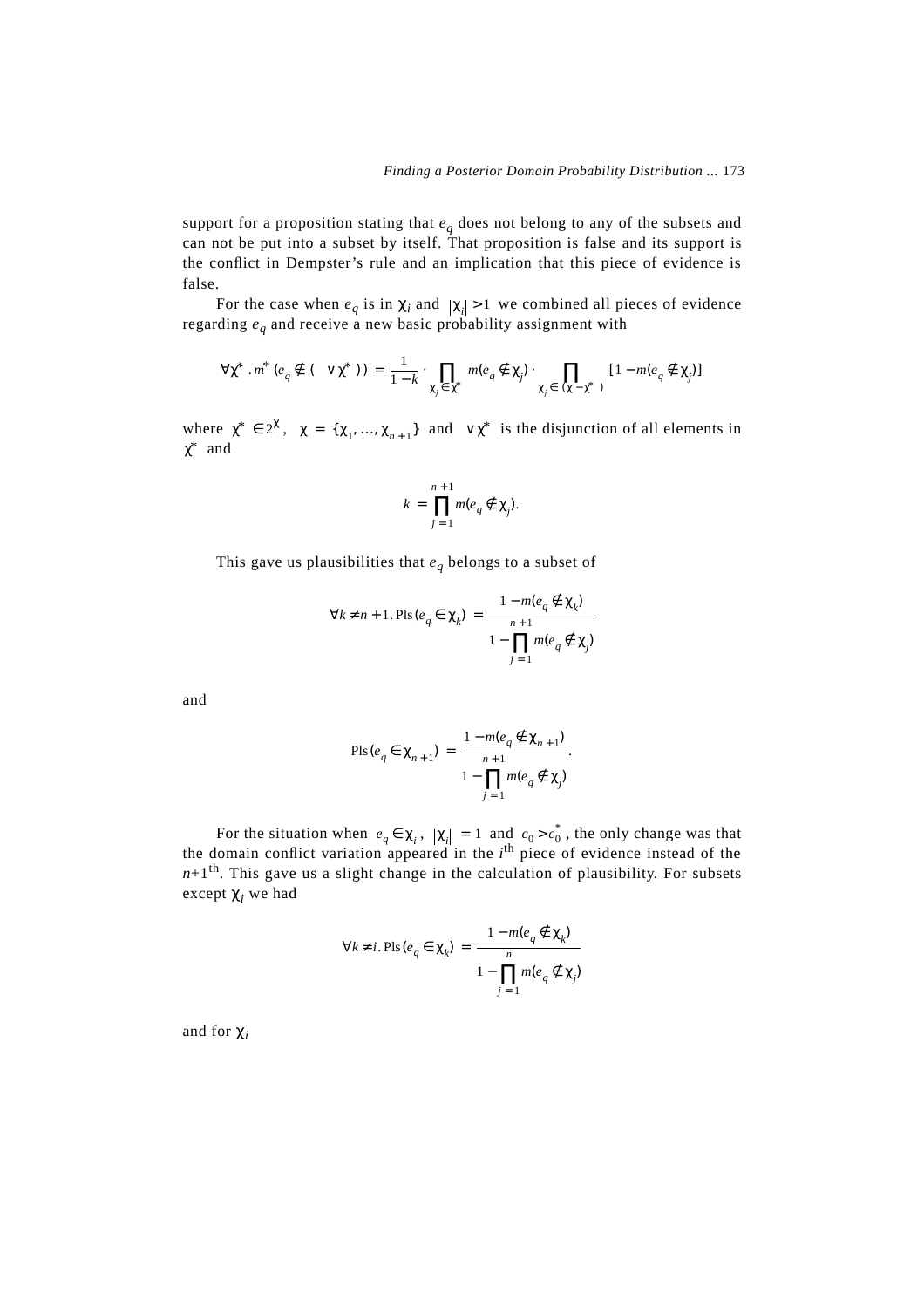$$
\text{Pls}(e_q \in \chi_i) = \frac{1 - m(e_q \notin \chi_i)}{1 - \prod_{j=1}^{n} m(e_q \notin \chi_j)}.
$$

When  $e_a \in \chi_i$ ,  $|\chi_i| = 1$  and  $c_0 < c_0^*$  we did not receive any conflict in the combination of all pieces of evidence regarding *eq* since we had no evidence against the proposition that  $e_q$  belonged to  $\chi_i$ . Furthermore, when we calculate belief and plausibility for any subset other than  $\chi_i$  we have a zero belief in that  $e_q$ belongs to  $\chi_k$  but we receive a plausibility of  $e_q \in \chi_i$ ,  $|\chi_i| = 1$  and  $c_0 < c_0^*$ 

$$
\forall k \neq i. \text{ Pls}(e_q \in \chi_k) = [1 - m(e_q \in \chi_i)] \cdot [1 - m(e_q \notin \chi_k)]
$$

and for  $\chi_i$  we receive a belief of

$$
\text{Bel}(e_q \in \chi_i) = m(e_q \in \chi_i) + [1 - m(e_q \in \chi_i)] \cdot \prod_{\chi_j \in \chi^{-i}} m(e_q \notin \chi_j)
$$

where  $\chi^{-i} = \chi - {\chi_i}$ ,  $\chi = {\chi_1, ..., \chi_n}$  and a plausibility of one.

# 2.2.3. *Handling the falsity of evidence*

In combining all pieces of evidence regarding  $e_q$  in Sec. 2.2.2 we received some support  $k$  for the proposition that  $e_q$  did not belong to any of the subsets. This is impossible and implies to a degree  $k$  that  $e_q$  is a false piece of evidence. If we had no indication as to the possible falsity of  $e_q$  we would take no action, but if there existed such an indication we would pay ever less regard to this piece of evidence the higher the degree was that it is false and pay no attention to this piece of evidence when it is certainly false. This was done by discounting the evidence with its credibility  $\alpha$ ,

$$
m^{\%}(A_j) = \begin{cases} \alpha \cdot m(A_j), & A_j \neq \Theta, \\ 1 - \alpha + \alpha \cdot m(\Theta), A_j = \Theta \end{cases}
$$

where  $A_j$  is  $e_q$  or  $\Theta$ ,  $m(\cdot)$  the original piece of evidence, and where the credibility  $\alpha$  is defined as one minus the support in the false proposition that  $e_q$  does not belong to any subset and cannot be put in a subset by itself, i.e. one minus the conflict in Dempster's rule when combining all pieces of evidence regarding  $e_q$ ;

$$
\alpha \stackrel{\Delta}{=} 1 - m^* \left( e_q \notin ( \vee \chi) \right) = 1 - k.
$$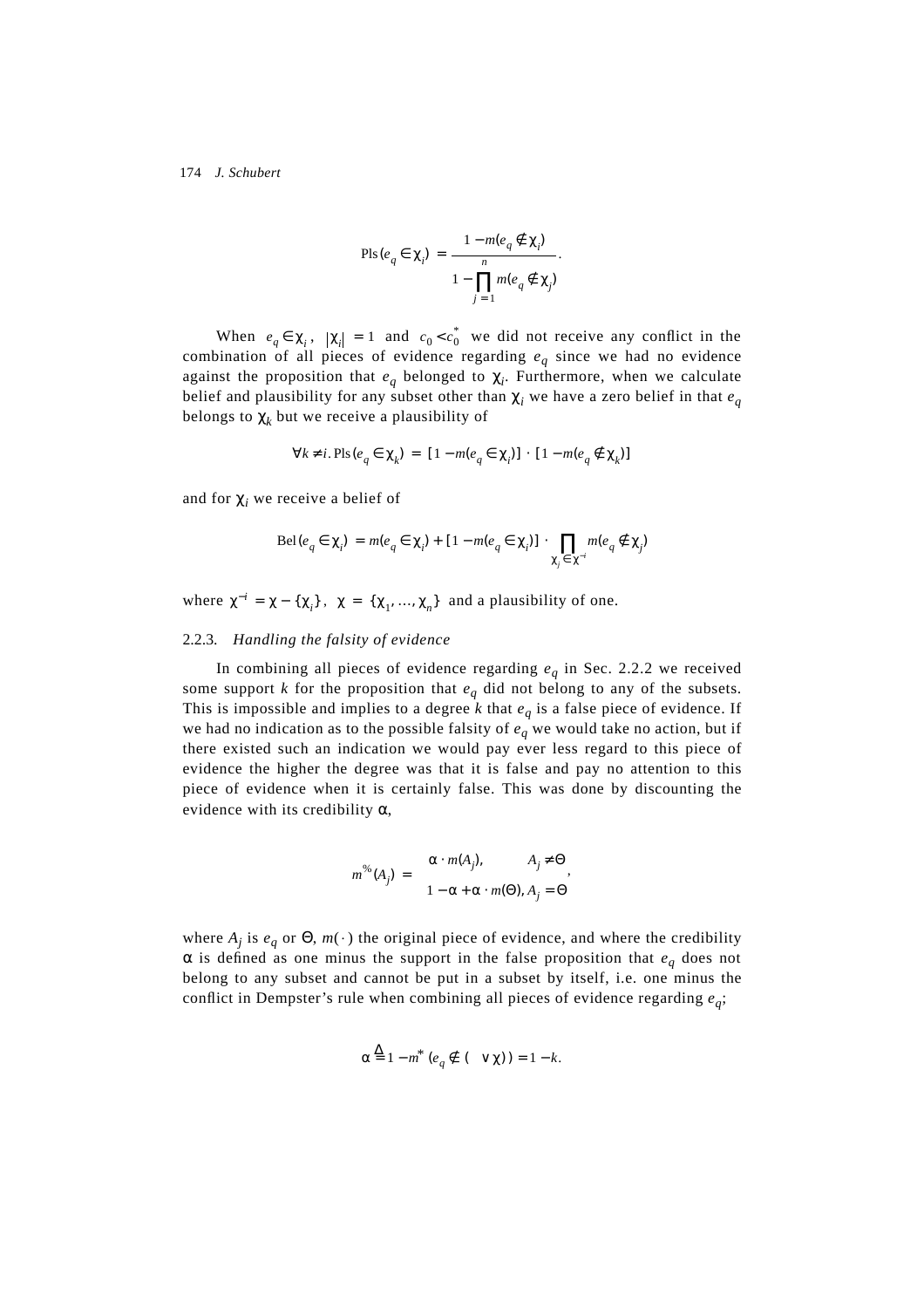#### 2.2.4. *Finding usable evidence*

If we plan to use  $e_q$  in the reasoning process of some event, we must find the credibility that *eq* belongs to the subset in question and then discount this piece of evidence by its credibility.

Here we should note that each original piece of evidence can be used in the reasoning process of any subset that it belongs to with a plausibility above zero, given only that it is discounted to its credibility in belonging to the subset.

A piece of evidence that cannot possible belong to a subset  $\chi_i$  has a credibility of zero and should be discounted entirely for that subset, while a piece of evidence which cannot possibly belong to any other subset  $\chi_j$  and is without any support whatsoever against  $\chi_i$  has a credibility of one and should not be discounted at all when used in the reasoning process for  $\chi_i$ . That is, the degree to which a piece of evidence can belong to a subset and no other subset corresponds to the importance it should be allowed to play in that subset.

We derived the credibility  $\alpha_j$  of  $e_q$  when  $e_q$  is used in  $\chi_j$  as

$$
\alpha_{j} = [1 - \text{Bel}(e_{q} \in \chi_{i})] \cdot \frac{[\text{Pls}(e_{q} \in \chi_{j})]^{2}}{\sum_{k} \text{Pls}(e_{q} \in \chi_{k})}, \quad j \neq i,
$$
  

$$
\alpha_{i} = \text{Bel}(e_{q} \in \chi_{i}) + [1 - \text{Bel}(e_{q} \in \chi_{i})] \cdot \frac{[\text{Pls}(e_{q} \in \chi_{i})]^{2}}{\sum_{k} \text{Pls}(e_{q} \in \chi_{k})},
$$

where Bel( $e_q \in \chi_i$ ) is equal to zero except when  $e_q \in \chi_i$ ,  $|\chi_i| = 1$  and  $c_0 < c_0^*$ . This gave us a final discounted bpa as

$$
m^{\% \%}\,{}^{i}(A_{j})\,=\,\, \begin{cases}\alpha_{i}\cdot m^{\%}(A_{j}), & A_{j}\neq \Theta \\ \\ 1-\alpha_{i}+\alpha_{i}\cdot m^{\%}(\Theta), A_{j}=\Theta\end{cases}.
$$

# **3. Deriving a posterior domain probability distribution**

#### **3.1.** *Evidence about subsets*

We use the idea that each piece of evidence in a subset supports the existence of that subset to the degree that that piece of evidence supports anything at all. For a subset  $\chi_i$ , each single piece of evidence we have is discounted for its degree of falsity and its degree of credibility in belonging to  $\chi_i$ ,  $m_{q_{\text{av}}\alpha}^{\alpha}$ . All discounted pieces of evidence in  $\chi_i$  are then combined. The value of all  $m_q^{\omega_{i}}$ 's were derived in [2] from the *mq*'s by the specifying process. The degree to which the bpa resulting from this combination supports anything at all other than the entire frame is the  $m_{q_{\alpha}q_{\alpha}}^{\%}$ % *i mq* % % *<sup>i</sup>*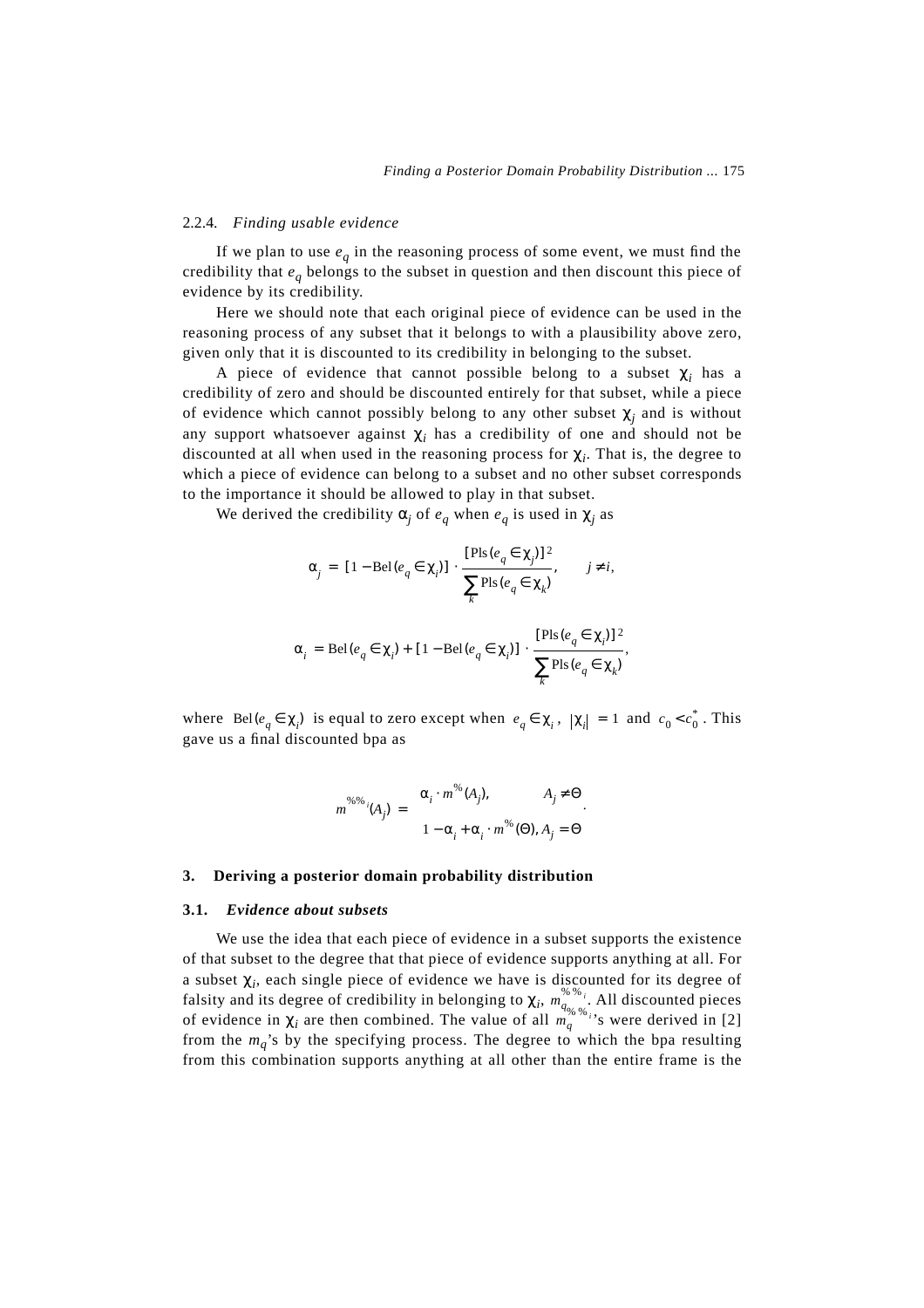degree to which these pieces of evidence taken together supports the existence of  $\chi_i$ , i.e. that  $\chi_i$  is a nonempty subset that belongs to  $\chi$ . Thus, we have

$$
m_{\chi_i}(\chi_i \in \chi) = 1 - \frac{1}{1 - k} \cdot \prod_q m_q^{\frac{\%}{\theta_0} \frac{\kappa}{\theta_0}}(\Theta),
$$

$$
m_{\chi_i}(\Theta) = \frac{1}{1 - k} \cdot \prod_q m_q^{\frac{\%}{\theta_0} \frac{\kappa}{\theta_0}}(\Theta)
$$

where *k* is the conflict in Dempster's rule when combining all  $m_q^{\frac{96}{96}i}$ .

For every piece of evidence we have some support in favor of it not belonging to the subset. To the degree that this is fulfilled for all pieces of evidence in  $\chi_i$  it supports the case that none of the pieces of evidence that could belong to  $\chi_i$  actually did so. That is, it is support for the case that the proposition is false. Thus, we would like to discount the just derived pieces of evidence χ*<sup>i</sup>* ∈ χ as

$$
m_{\chi_i}^{\%}(\chi_i \in \chi) = \alpha_i \cdot m_{\chi_i}(\chi_i \in \chi),
$$
  

$$
m_{\chi_i}^{\%}(\Theta) = 1 - \alpha_i + \alpha_i \cdot m_{\chi_i}(\Theta)
$$

where

$$
\alpha_i = \begin{cases} 1, & |\chi_i| = 1, c_0 < c_0^* \\ 1 - f_i \cdot g_i \cdot h_i, & \text{otherwise} \end{cases}
$$

with

$$
f_i = \prod_{q \mid e_q \in \chi_i} m(e_q \notin \chi_i), \ [(\lvert \chi_i \rvert > 1) \lor (\lvert \chi_i \rvert = 1, c_0 > c_0^*)],
$$
  

$$
g_i = \begin{cases} \prod_{q \mid e_q \in \chi_j, j \neq i} m(e_q \notin \chi_i), & (\lvert \chi_i \rvert > 0, \ [(\lvert \chi_j \rvert > 1) \lor (\lvert \chi_j \rvert = 1, c_0 > c_0^*)]) \\ \prod_{q \mid e_q \in \chi_j, j \neq n+1} m(e_q \notin \chi_{n+1}), \lvert \chi_{n+1} \rvert = 0, \lvert \chi_j \rvert > 1 \end{cases}
$$

and

$$
h_i = \prod_{q \mid e_q \in \chi_j, j \neq i} [1 - (1 - m(e_q \notin \chi_i)) \cdot (1 - m(e_q \in \chi_j))], |\chi_i| > 0, |\chi_j| = 1, c_0 < c_0^*
$$

where  $f_i \cdot g_i \cdot h_i$  is the support that  $\chi_i$  is empty, i.e. support that  $\chi_i$  does not exist. Here we have, from [2], (for all *i* when  $e_q \in \chi_i$  we have  $m(e_q \notin \chi_j) = ...$ ),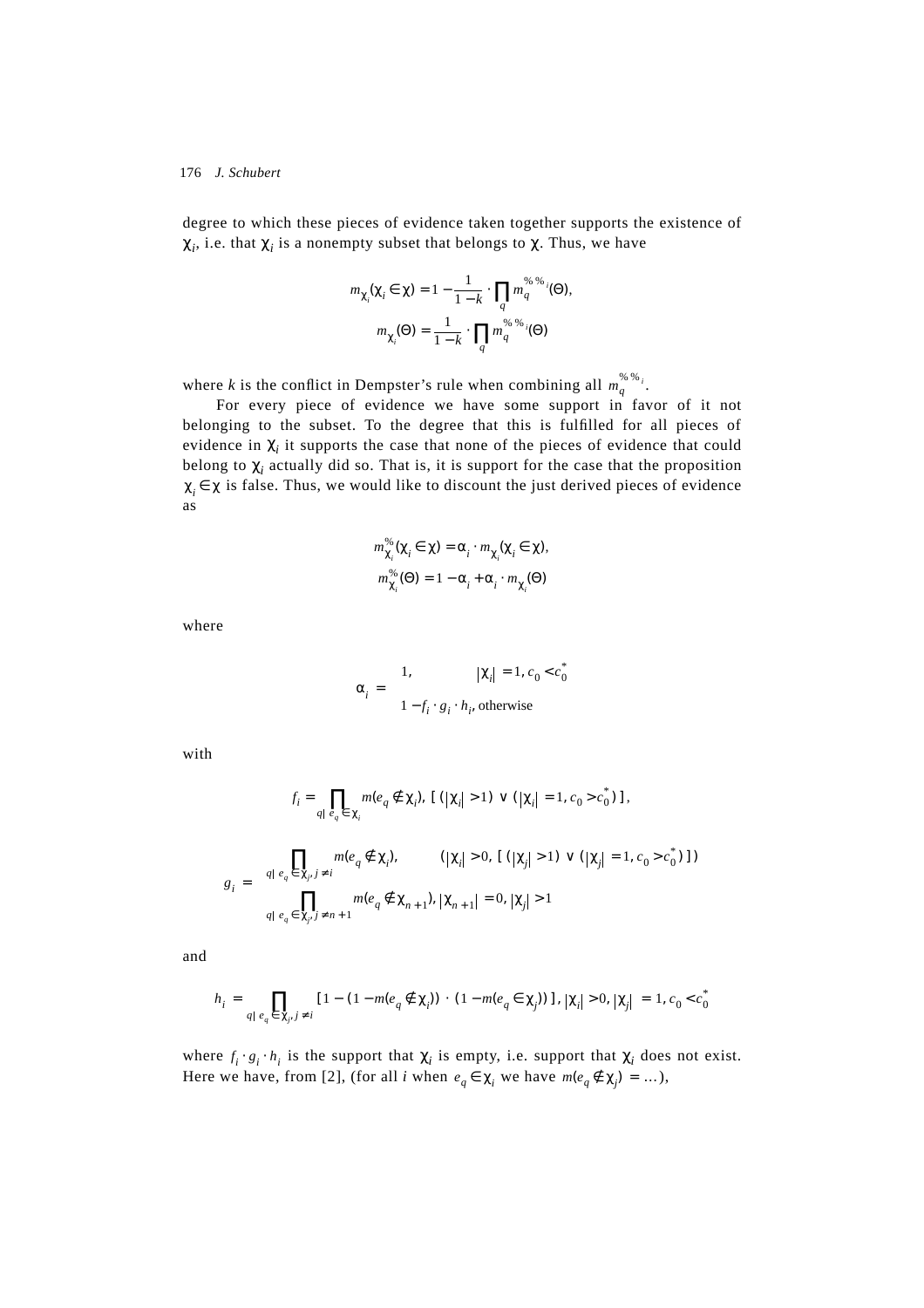$$
\forall i, e_q \in \chi_i \text{, } m(e_q \notin \chi_j) = \begin{cases} \frac{c_0^* - c_0}{1 - c_0}, j = n + 1, |\chi_i| > 1 \\ \frac{c_i - c_i^*}{1 - c_i}, j = i, |\chi_i| > 1 \\ \frac{c_0 - c_0^*}{1 - c_0^*}, j = i, |\chi_i| = 1, c_0 > c_0^* \\ \frac{c_j^* - c_j}{1 - c_j}, \text{ otherwise} \end{cases}
$$

and

$$
\forall i, e_q \in \chi_i. m(e_q \in \chi_i) = \frac{c_0}{c_0^*}, |\chi_i| = 1, c_0 < c_0^*
$$

where  $c_i$  and  $c_i^*$  are conflicts in subset  $\chi_i$  before and after  $e_q$  is taken out from the subset,  $c_j^*$  and  $c_j$  are conflict in a subset  $\chi_j$ ,  $j \neq i$ , before and after  $e_q$  was brought into the subset, and  $c_0$  and  $c_0^*$  are domain conflicts before and after  $e_q$  was brought either from a subset with several pieces of evidence into a new subset or, if it is in a subset by itself, from this subset into one of the other already existing subsets.

# **3.2.** *Evidence about the number of subsets*

The discounted pieces of evidence  $m_{\chi_i}^{\%}$ , one from each subset, are then combined. The resulting bpa will then have focal elements that supports propositions such as

$$
(\chi_1 \in \chi) \wedge (\chi_3 \in \chi) \wedge (\chi_4 \in \chi).
$$

We have

$$
m_{\chi}^{\%}((\wedge\chi^*)\in\chi)=\prod_{i|\;(\;\chi_i\in\;\chi^*)}m_{\chi_i}^{\%}(\chi_i\in\chi)\cdot\prod_{j|\;(\;\chi_j\notin\;\chi^*)}m_{\chi_j}^{\%}(\Theta),
$$

$$
m_{\chi}^{\%}(\Theta)=\prod_{i=1}^nm_{\chi_i}^{\%}(\Theta).
$$

From this we can create a new bpa by exchanging all propositions in the previous bpa that are conjunctions of *r* terms for one proposition in the new bpa that is on the form  $|\chi| \ge r$ . The sum of probability of all conjunctions of length *r* in the previous bpa is then awarded the focal element in the new bpa which supports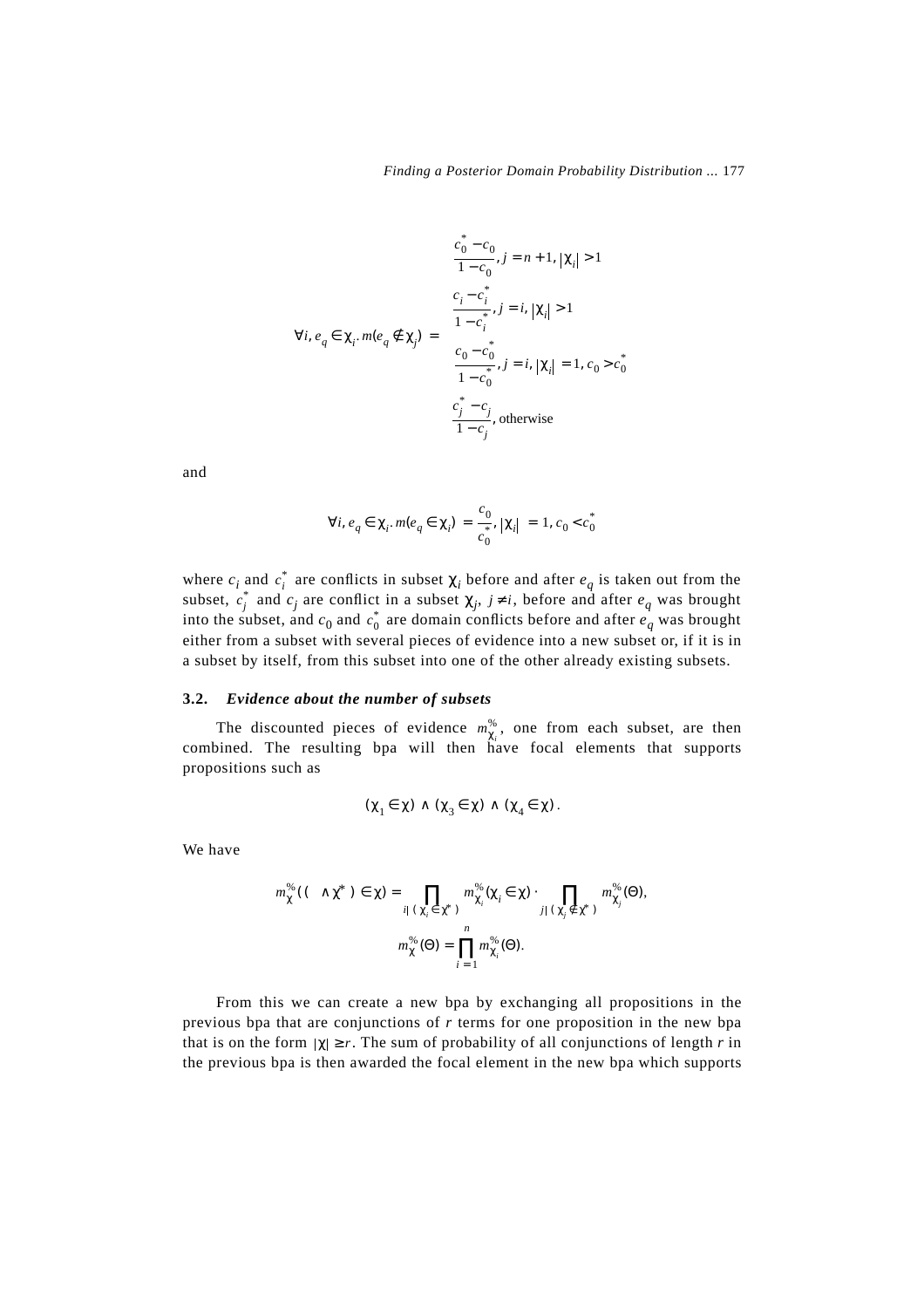the proposition that  $|\chi| \ge r$ ;

$$
m_{\chi}(|\chi| \ge r) = \sum_{\substack{\chi^* \mid |\chi^*| = r}} m_{\chi}^{\mathcal{P}_0}((\Lambda \chi^*) \in \chi),
$$
  

$$
m_{\chi}(\Theta) = m_{\chi}^{\mathcal{P}_0}(\Theta)
$$

where  $\chi^* \in 2^{\chi}$  and  $\chi = {\chi_1, \chi_2, ..., \chi_n}$ .

A proposition in the new bpa is then a statement about the existence of some minimal number of subsets and its bpa taken as a whole gives us an opinion about the probability of different numbers of subsets.

### **3.3.** *Combining the evidence with a prior distribution*

This newly created bpa can now be combined with our prior probability distribution,  $m(\cdot)$ , from the problem specification, to yield the demanded posterior probability distribution,  $m^*$  (.). We get

$$
m^{\ast}(E_i) = \frac{1}{1-k} \cdot m(E_i) \cdot \left( m_{\chi}(\Theta) + \sum_{j=1}^{i} m_{\chi}(|\chi| \ge j) \right)
$$

where

$$
k = \sum_{i=0}^{n-1} \sum_{j=i+1}^{n} m(E_i) \cdot m_{\chi}(|\chi| \ge j)
$$

is the conflict in that final combination.

Thus, by viewing each piece of evidence in a subset as support for the existence of that subset we were able to derive a bpa, concerned with the question of how many subsets we have, which we could combine with our prior domain probability distribution in order to obtain the sought-after posterior domain probability distribution.

# **4. An Example**

In our first article [1] we described a problem involving two possible burglaries. In this example we had evidence weakly specified in the sense that it is uncertain to which possible burglary the propositions are referring. The problem we were facing was described as follows:

*Assume that a baker's shop at One Baker Street has been burglarized, event* 1*. Let there also be some indication that a baker's shop across the street, at Two Baker Street, might have been burglarized, although no burglary has been reported, event* 2*. An*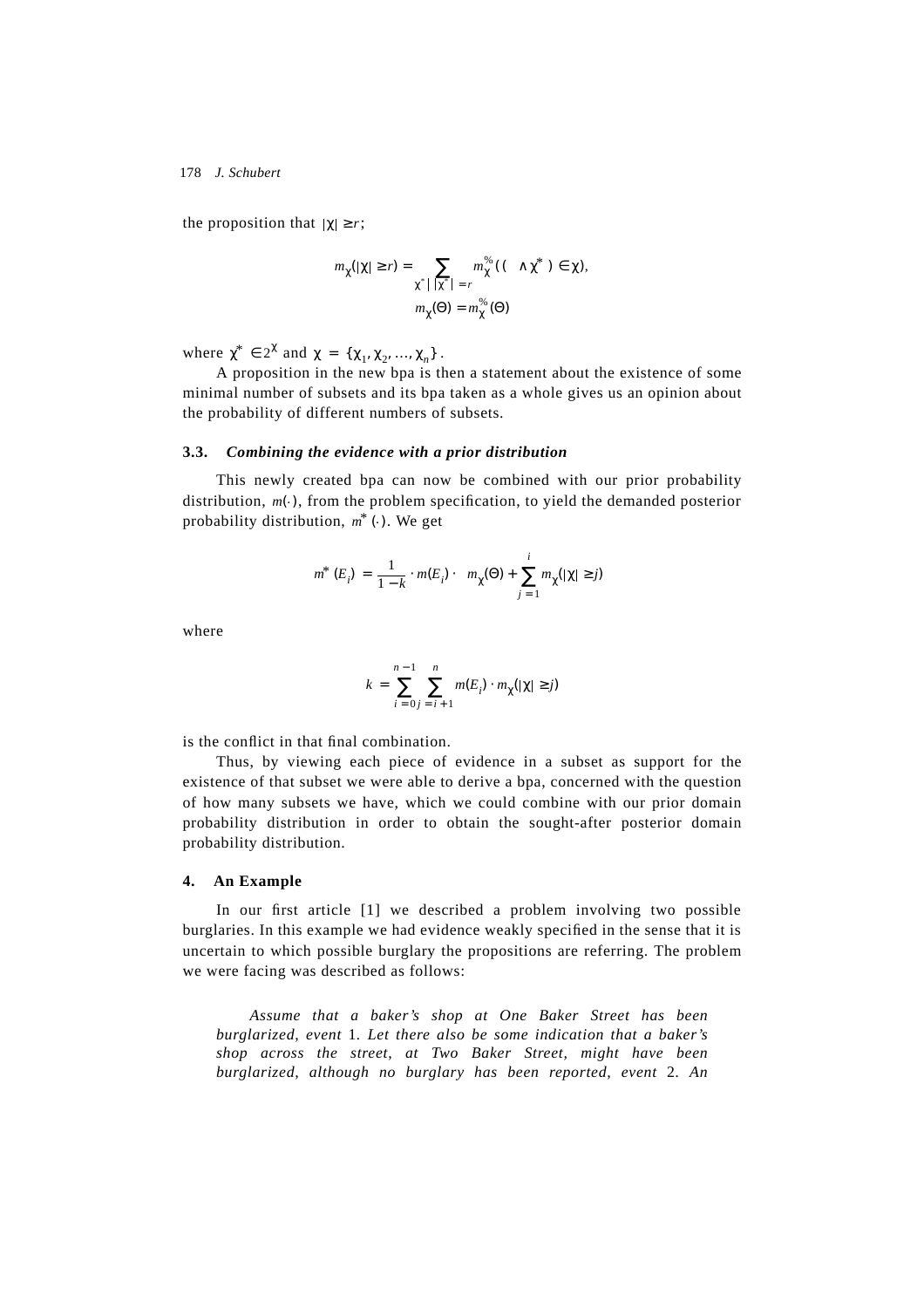*experienced investigator estimates that a burglary has taken place at Two Baker Street with a probability of* 0.4*. We have received the following pieces of evidence. A credible witness reports that "a brownhaired man who is not an employee at the baker's shop committed the burglary at One Baker Street," evidence* 1*. An anonymous witness, not being aware that there might be two burglaries, has reported "a brownhaired man who works at the baker's shop committed the burglary at Baker Street," evidence* 2*. Thirdly, a witness reports having seen "a suspicious-looking red-haired man in the baker's shop at Two Baker Street," evidence* 3*. Finally, we have a fourth witness, this witness, also anonymous and not being aware of the possibility of two burglaries, reporting that the burglar at the Baker Street baker's shop was a brownhaired man. That is, for example:*

| evidence 1:         | evidence 2:            |
|---------------------|------------------------|
| <i>proposition:</i> | <i>proposition:</i>    |
| action part: BO     | action part: BI        |
| event part: $E_1$ : | event part: $E_1, E_2$ |
| $m(BO) = 0.8$       | $m(BI) = 0.7$          |
| $m(\Theta) = 0.2$   | $m(\Theta) = 0.3$      |
|                     |                        |
| evidence 3:         | evidence 4:            |
| <i>proposition:</i> | <i>proposition:</i>    |
| action part: R      | <i>action part: B</i>  |
| event part: $E_2$ : | event part: $E_1, E_2$ |
| $m(R) = 0.6$        | $m(B) = 0.5$           |
| $m(\Theta) = 0.4$   | $m(\Theta) = 0.5$      |

*domain probability distribution:*

 $m(E_i)$  $0.6, i = 1$  $0.4, i = 2$  $\iota_0, i \neq 1, 2$  $= \begin{cases} 0.0, i = 1 \\ 0.4, i = 2 \end{cases}$ .

All pieces of evidence were originally put into one subset,  $\chi_1$ . By minimizing the metaconflict function it was found best to partition the evidence into two subsets. The minimum of the metaconflict function was found when evidence one and four were moved from  $\chi_1$  into  $\chi_2$  while evidence two and three remained in  $\chi_1$ . This gave us a conflict in  $\chi_1$  of  $c_1 = 0.42$ , in  $\chi_2$  of  $c_2 = 0$ , and a domain conflict of  $c_0 = 0.6$ .

In our second article [2] we studied variations in the cluster conflict when a piece of evidence is moved from one subset to another, or put into a new subset by itself. Starting with  $e_1$  we found that if  $e_1$  in  $\chi_2$  is moved out from  $\chi_2$  the conflict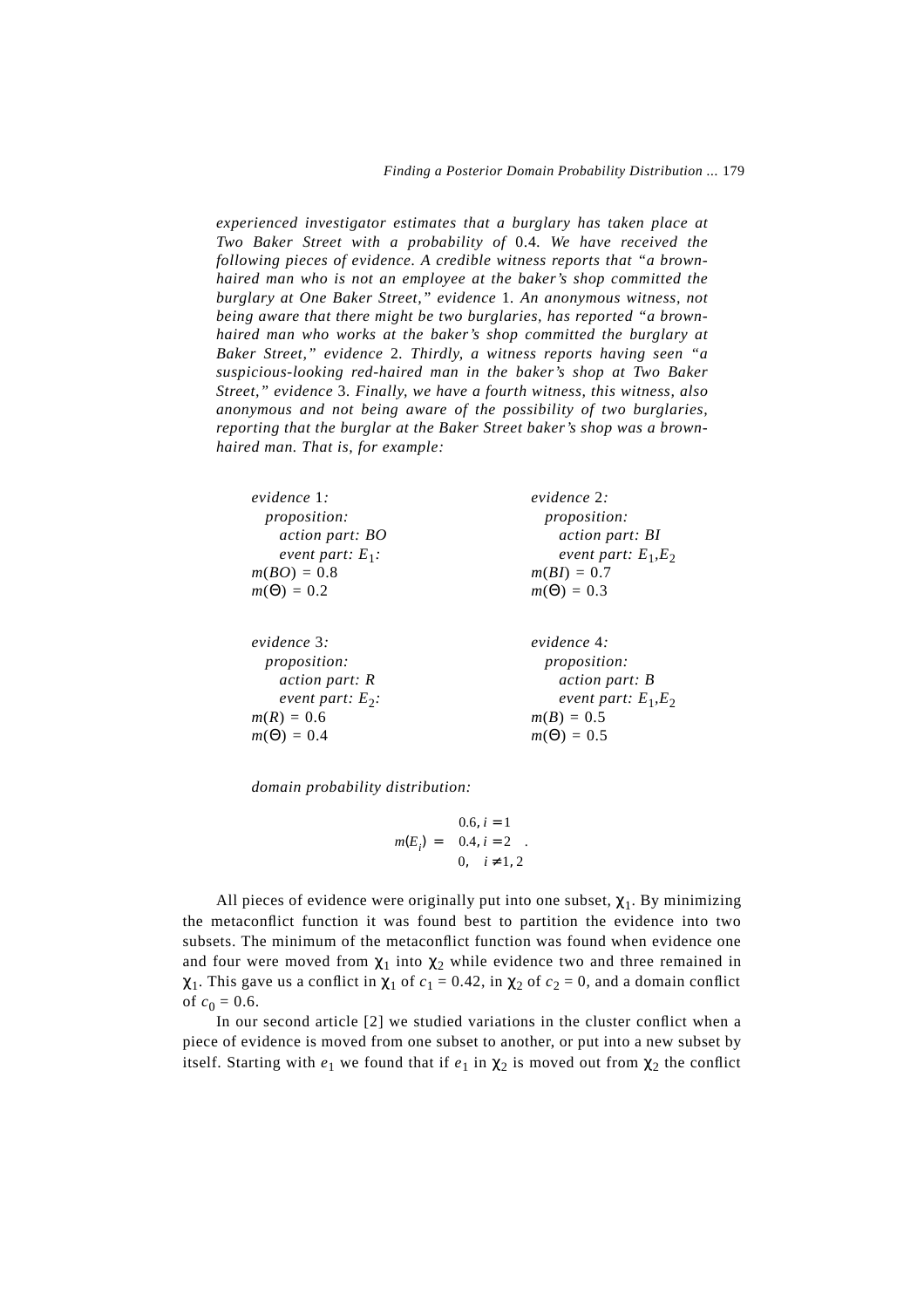remains at zero,  $c_2^* = 0$ . If  $e_1$  then is moved into  $\chi_1$  its conflict increased to  $c_1^* =$ 0.788, but if  $e_1$  is instead put into a subset by itself,  $\chi_3$ , we will have a domain conflict of one,  $c_0^* = 1$ . By the formulas of [2] we received three bpa's regarding *e*1:

$$
m(e_1 \notin \chi_1) = \frac{c_1^* - c_1}{1 - c_1} = 0.634, \qquad m(e_1 \notin \chi_2) = \frac{c_2 - c_2^*}{1 - c_2^*} = 0
$$

and

$$
m(e_1 \notin \chi_3) = \frac{c_0^* - c_0}{1 - c_0} = 1,
$$

with the remainder in each case awarded to the entire frame. We received for the other three pieces of evidence by the same formulas:

$$
m(e_2 \notin \chi_i) = \begin{cases} 0.42, i = 1 \\ 0.56, i = 2 \\ 1, i = 3 \end{cases} \qquad m(e_3 \notin \chi_i) = \begin{cases} 0.42, i = 1 \\ 0.54, i = 2 \\ 1, i = 3 \end{cases}
$$

$$
m(e_4 \notin \chi_i) = \begin{cases} 0.155, i = 1 \\ 0, i = 2 \\ 1, i = 3 \end{cases}
$$

In each case the remainder was awarded to the entire frame.

When the three bpa's regarding where a particular piece of evidence might belong were combined, a conflict was received for  $e_2$  and  $e_3$ , but not for  $e_1$  and  $e_4$ . Thus, there is no indication from this combination that  $e_1$  and  $e_4$  might be false. For the second and third piece of evidence a conflict of 0.2352 and 0.2268 was received, respectively. This is their degrees of falsity. Evidence  $e_2$  and  $e_3$  were then discounted to their respective degrees of credibility  $\alpha = 1 - k$ , i.e. 0.7648 and 0.7732:

$$
m^{\mathcal{H}}(A_j) = \begin{cases} \alpha \cdot m(A_j), & A_j \neq \Theta \\ 1 - \alpha + \alpha \cdot m(\Theta), A_j = \Theta \end{cases}
$$

This gave us

$$
m_1^{\%}(BO) = 0.8 \qquad m_2^{\%}(BI) = 0.5354 \qquad m_3^{\%}(R) = 0.4639 \qquad m_4^{\%}(B) = 0.5
$$
  

$$
m_1^{\%}(\Theta) = 0.2 \qquad m_2^{\%}(\Theta) = 0.4646 \qquad m_3^{\%}(\Theta) = 0.5361 \qquad m_4^{\%}(\Theta) = 0.5.
$$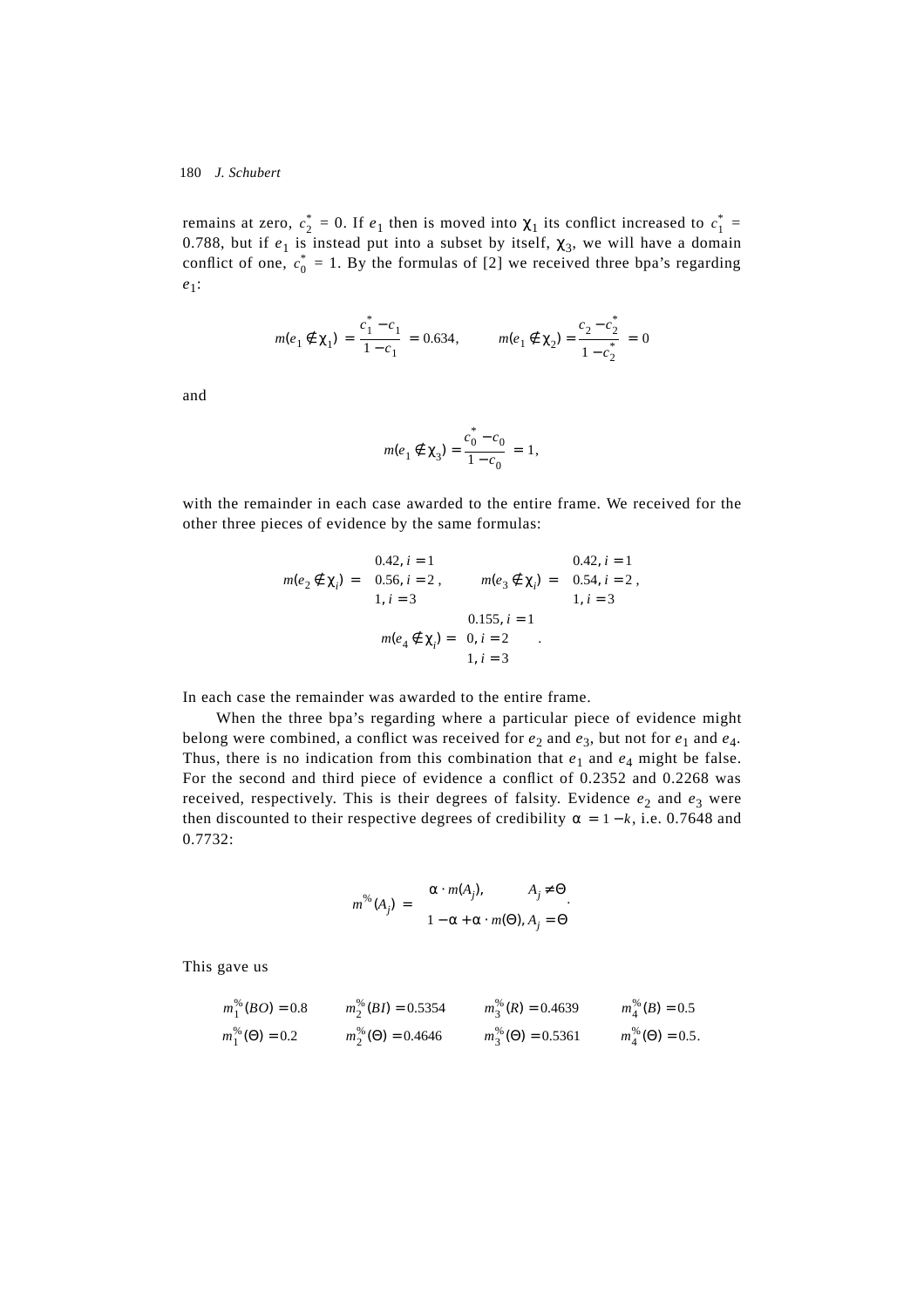Since all four pieces of evidence can belong to either of the two subsets it will always be uncertain if it belongs to a particular subset in question. In order to justify the use of a piece of evidence in some subset we must find the credibility that it belongs to the subset and discount it to its credibility. That is, an individual discounting is made for each subset and piece of evidence according to how credible it is that the piece of evidence belongs to the subset.

The credibility that  $e_1$  belongs to  $\chi_1$  is

$$
\alpha_1 = \frac{(\text{Pls}(e_1 \in \chi_1))^2}{\sum_{j=1}^{2} \text{Pls}(e_1 \in \chi_j)} = \frac{0.366^2}{0.366 + 1} = 0.0981
$$

where

$$
\text{Pls}(e_1 \in \chi_1) = \frac{1 - m(e_1 \notin \chi_1)}{1 - m(e_1 \notin \chi_1) \cdot m(e_1 \notin \chi_2) \cdot m(e_1 \notin \chi_3)} = 1 - 0.634 = 0.366,
$$
\n
$$
\text{Pls}(e_1 \in \chi_2) = \frac{1 - m(e_1 \notin \chi_2)}{1 - m(e_1 \notin \chi_1) \cdot m(e_1 \notin \chi_2) \cdot m(e_1 \notin \chi_3)} = 1.
$$

and that  $e_1$  belongs to  $\chi_2$ 

$$
\alpha_2 = \frac{(\text{Pls}(e_1 \in \chi_2))^2}{\sum_{j=1}^2 \text{Pls}(e_1 \in \chi_j)} = \frac{1}{0.366 + 1} = 0.7321.
$$

For the other three pieces of evidence we get:  $e_2$ :  $\alpha_1 = 0.4310$ ,  $\alpha_2 = 0.2480$ ,  $e_3$ :  $\alpha_1$ = 0.4182,  $\alpha_2$  = 0.2632, and for  $e_4$ :  $\alpha_1$  = 0.3870,  $\alpha_2$  = 0.5420.

Discounting the four pieces of evidence to their credibility of belonging to  $\chi_1$ and  $\chi_2$ , respectively, we found:

$$
m_1^{\frac{96\%}{1}}(BO) = 0.0784
$$
  
\n
$$
m_1^{\frac{96\%}{1}}(O) = 0.9216
$$
  
\n
$$
m_1^{\frac{96\%}{1}}(O) = 0.9216
$$
  
\n
$$
m_2^{\frac{96\%}{1}}(B) = 0.2308
$$
  
\n
$$
m_2^{\frac{96\%}{1}}(O) = 0.7692
$$
  
\n
$$
m_3^{\frac{96\%}{1}}(R) = 0.1940
$$
  
\n
$$
m_3^{\frac{96\%}{1}}(O) = 0.8672,
$$
  
\n
$$
m_3^{\frac{96\%}{1}}(O) = 0.8060
$$
  
\n
$$
m_3^{\frac{96\%}{2}}(O) = 0.8779
$$
  
\n
$$
m_3^{\frac{96\%}{2}}(O) = 0.8779
$$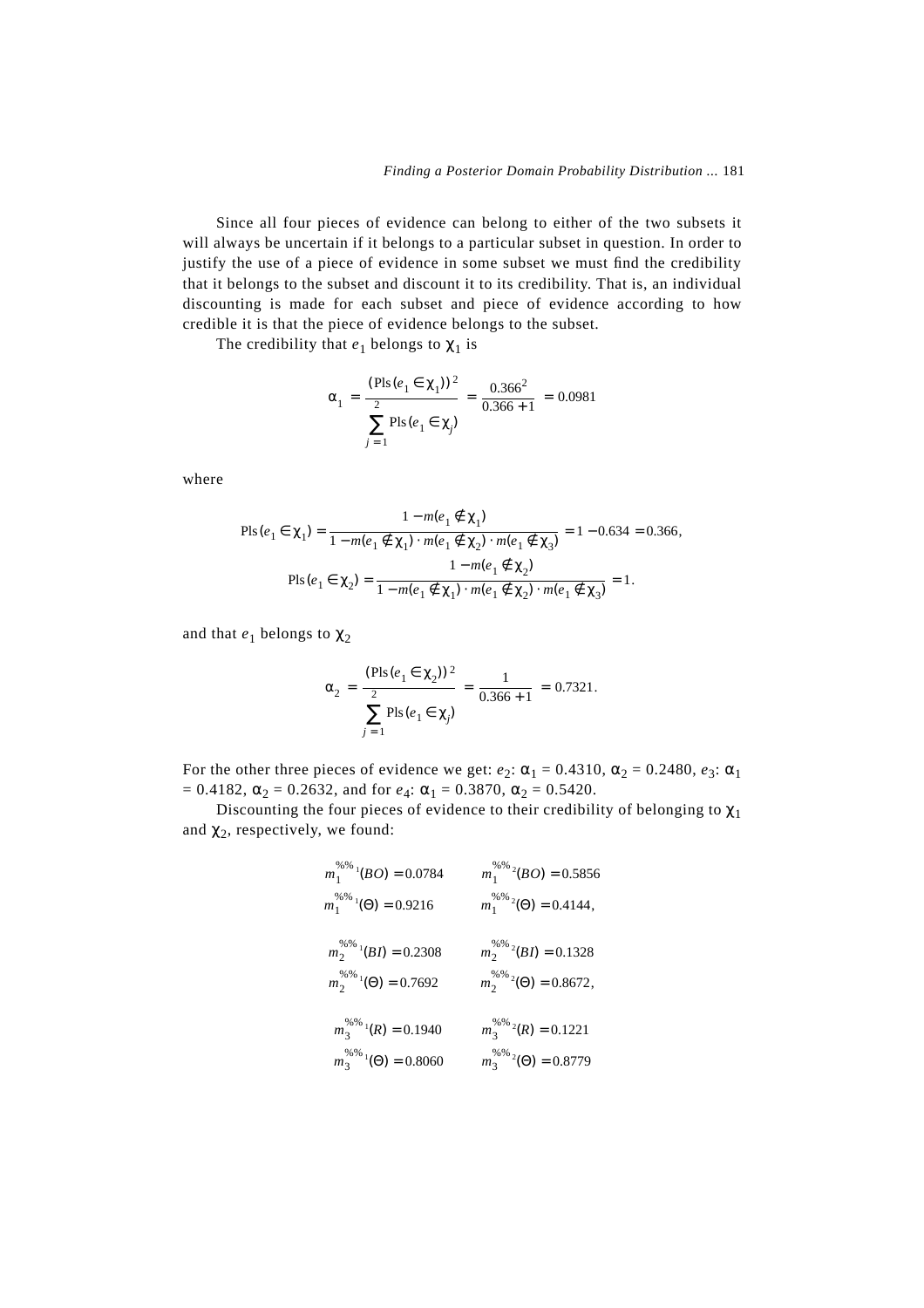and

$$
m_4^{\% \% 1}(B) = 0.1935 \t m_4^{\% \% 2}(B) = 0.2710
$$
  

$$
m_4^{\% \% 1}(\Theta) = 0.8065 \t m_4^{\% \% 2}(\Theta) = 0.7290.
$$

These results were derived in [2].

Starting with these results we begin the work to find a posterior probability distribution for the number of subsets.

By using the idea that each piece of evidence in a subset supports the existence of that subset to the degree that the piece of evidence supports anything at all, we calculate the support in our two subsets as

$$
m_{\chi_1}(\chi_1 \in \chi) = 1 - \prod_q m_q^{\frac{\%}{\theta_0} \frac{\%}{1}}(\Theta) = 1 - m_1^{\frac{\%}{\theta_0} \frac{\%}{1}}(\Theta) \cdot m_2^{\frac{\%}{\theta_0} \frac{\%}{1}}(\Theta) \cdot m_3^{\frac{\%}{\theta_0} \frac{\%}{1}}(\Theta) \cdot m_4^{\frac{\%}{\theta_0} \frac{\%}{1}}(\Theta) = 0.4893,
$$
  

$$
m_{\chi_1}(\Theta) = \prod_q m_q^{\frac{\%}{\theta_0} \frac{\%}{1}}(\Theta) = m_1^{\frac{\%}{\theta_0} \frac{\%}{1}}(\Theta) \cdot m_2^{\frac{\%}{\theta_0} \frac{\%}{1}}(\Theta) \cdot m_3^{\frac{\%}{\theta_0} \frac{\%}{1}}(\Theta) \cdot m_4^{\frac{\%}{\theta_0} \frac{\%}{1}}(\Theta) = 0.5107
$$

and

$$
m_{\chi_2}(\chi_2 \in \chi) = 1 - \prod_q m_q^{\frac{96}{96} \cdot \frac{96}{2}}(\Theta) = 1 - m_1^{\frac{96}{96} \cdot \frac{96}{2}}(\Theta) \cdot m_2^{\frac{96}{96} \cdot \frac{96}{2}}(\Theta) \cdot m_3^{\frac{96}{96} \cdot \frac{96}{2}}(\Theta) \cdot m_4^{\frac{96}{96} \cdot \frac{96}{2}}(\Theta) = 0.7268,
$$
  

$$
m_{\chi_2}(\Theta) = \prod_q m_q^{\frac{96}{96} \cdot \frac{96}{2}}(\Theta) = m_1^{\frac{96}{96} \cdot \frac{96}{2}}(\Theta) \cdot m_2^{\frac{96}{96} \cdot \frac{96}{2}}(\Theta) \cdot m_3^{\frac{96}{96} \cdot \frac{96}{2}}(\Theta) \cdot m_4^{\frac{96}{96} \cdot \frac{96}{2}}(\Theta) = 0.2732.
$$

If we have support for every single piece of evidence in some subset in favor of that the piece of evidence does not belong to the subset, then this is also support that the proposition  $\chi_i \in \chi$  is false. In this case none of the pieces of evidence that could belong to the subset actually did so and the subset was derived by mistake. Thus, we will discount the just derived pieces of evidence that support the existence of the subsets for this possibility.

 There is some evidence against the first subset, yielding a credibility for that subset of less than one

$$
\begin{aligned} \alpha_1&=1-\prod_{q\mid\;e_q\,\in\;\chi_1}m(e_q\in\chi_1)\cdot\prod_{q\mid\;e_q\,\in\;\chi_p\,j\,\notin\;1}m(e_q\in\chi_1)=0.9826,\\ \alpha_2&=1-\prod_{q\mid\;e_q\,\in\;\chi_2}m(e_q\in\chi_2)\cdot\prod_{q\mid\;e_q\,\in\;\chi_p\,j\,\notin\;2}m(e_q\in\chi_2)=1. \end{aligned}
$$

We then discount the two bpa's that support the existence of the subsets to their respective credibility and receive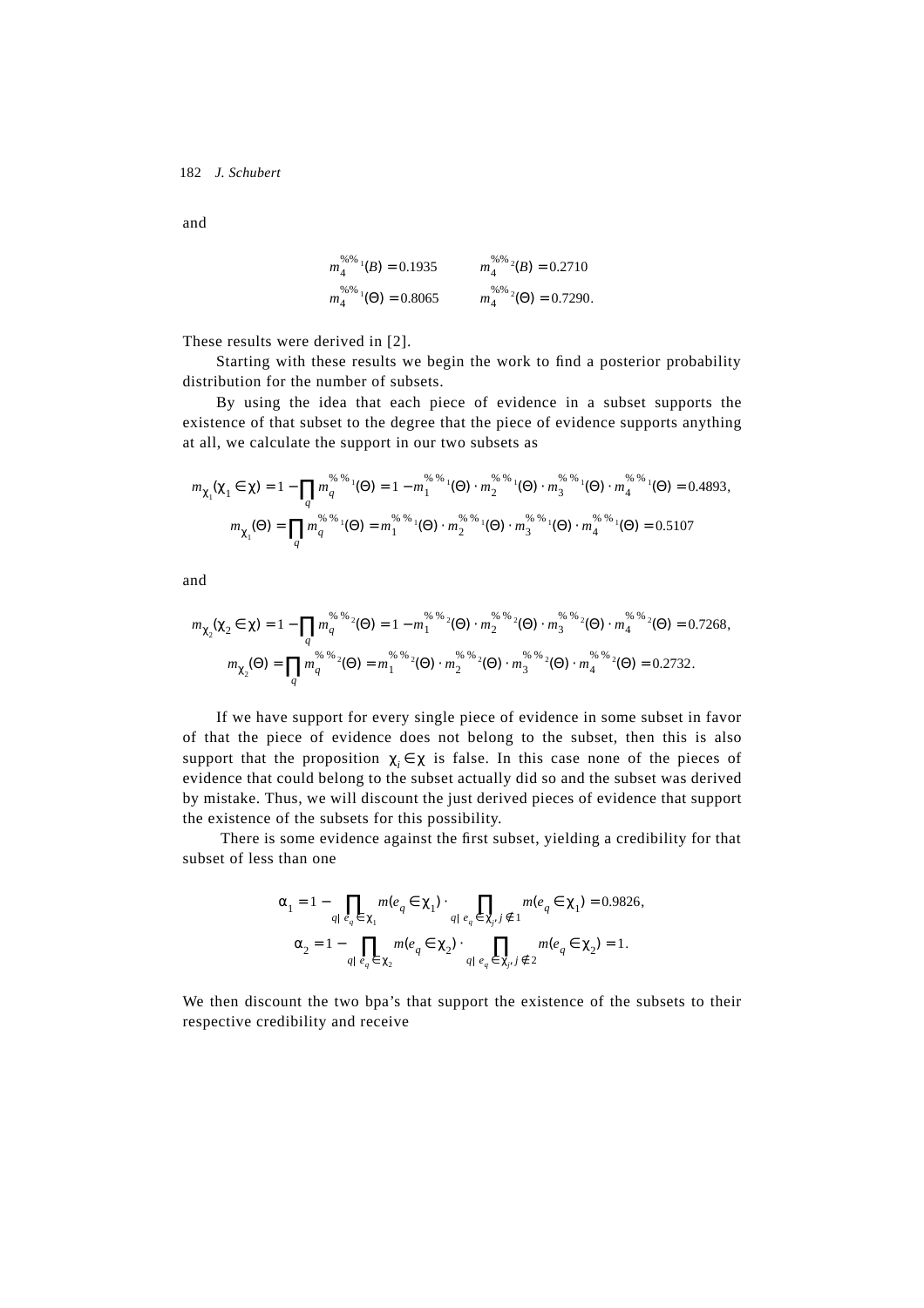$$
m_{\chi_1}^{\%}(\chi_1 \in \chi) = \alpha \cdot m_{\chi_1}(\chi_1 \in \chi) = 0.4808,
$$
  

$$
m_{\chi_1}^{\%}(\Theta) = 1 - \alpha - \alpha \cdot m_{\chi_1}(\Theta) = 0.5192
$$

for the first subset and

$$
m_{\chi_2}^{\%}(\chi_2 \in \chi) = \alpha \cdot m_{\chi_1}(\chi_2 \in \chi) = 0.7268,
$$
  

$$
m_{\chi_2}^{\%}(\Theta) = 1 - \alpha - \alpha \cdot m_{\chi_1}(\Theta) = 0.2732
$$

for the second subset. If we then combine these two bpa's we receive

$$
m_{\chi}^{\%}(( \wedge \{ \chi_{1}, \chi_{2} \}) \in \chi) = \prod_{i | (\chi_{i} \in \{ \chi_{1}, \chi_{2} \})} m_{\chi_{i}}^{\%}(\chi_{i} \in \chi) \cdot \prod_{j | (\chi_{j} \notin \{ \chi_{1}, \chi_{2} \})} m_{\chi_{j}}^{\%}(\Theta)
$$
  
\n
$$
= m_{\chi_{1}}^{\%}(\chi_{1} \in \chi) \cdot m_{\chi_{2}}^{\%}(\chi_{2} \in \chi) = 0.3494,
$$
  
\n
$$
m_{\chi}^{\%}(( \wedge \{ \chi_{1} \}) \in \chi) = \prod_{i | (\chi_{i} \in \{ \chi_{1} \})} m_{\chi_{i}}^{\%}(\chi_{i} \in \chi) \cdot \prod_{j | (\chi_{j} \notin \{ \chi_{1} \})} m_{\chi_{j}}^{\%}(\Theta)
$$
  
\n
$$
= m_{\chi_{1}}^{\%}(\chi_{1} \in \chi) \cdot m_{\chi_{2}}^{\%}(\Theta) = 0.1314,
$$
  
\n
$$
m_{\chi}^{\%}(( \wedge \{\chi_{2} \}) \in \chi) = \prod_{i | (\chi_{i} \in \{\chi_{2} \})} m_{\chi_{i}}^{\%}(\chi_{i} \in \chi) \cdot \prod_{j | (\chi_{j} \notin \{\chi_{2} \})} m_{\chi_{j}}^{\%}(\Theta)
$$
  
\n
$$
= m_{\chi_{2}}^{\%}(\chi_{2} \in \chi) \cdot m_{\chi_{1}}^{\%}(\Theta) = 0.3774,
$$
  
\n
$$
m_{\chi}^{\%}(\Theta) = \prod_{i=1}^{2} m_{\chi_{i}}^{\%}(\Theta) = m_{\chi_{1}}^{\%}(\Theta) \cdot m_{\chi_{2}}^{\%}(\Theta) = 0.1418.
$$

Given this result we create a new and final bpa by exchanging the focal elements of this bpa. Where the previous bpa is concerned with the question of which subsets have support, the new bpa is concerned with the question of how many subsets are supported. Thus, the new bpa gives us an opinion, based only on the result of the evidence specifying process, about the probability of different number of subsets. We have

$$
m_{\chi}(|\chi| \ge 2) = \sum_{\chi^* \mid |\chi^*| = 2} m_{\chi}^{\%}((\Lambda \chi^*) \in \chi) = m_{\chi}^{\%}((\Lambda \{\chi_1, \chi_2\}) \in \chi) = 0.3494,
$$
  

$$
m_{\chi}(|\chi| \ge 1) = \sum_{\chi^* \mid |\chi^*| = 1} m_{\chi}^{\%}((\Lambda \chi^*) \in \chi) = m_{\chi}^{\%}((\Lambda \{\chi_1\}) \in \chi) + m_{\chi}^{\%}((\Lambda \{\chi_2\}) \in \chi)
$$
  

$$
= 0.5087,
$$
  

$$
m_{\chi}(\Theta) = m_{\chi}^{\%}(\Theta) = 0.1418.
$$

To conclude the analysis we combine this final bpa, from the evidence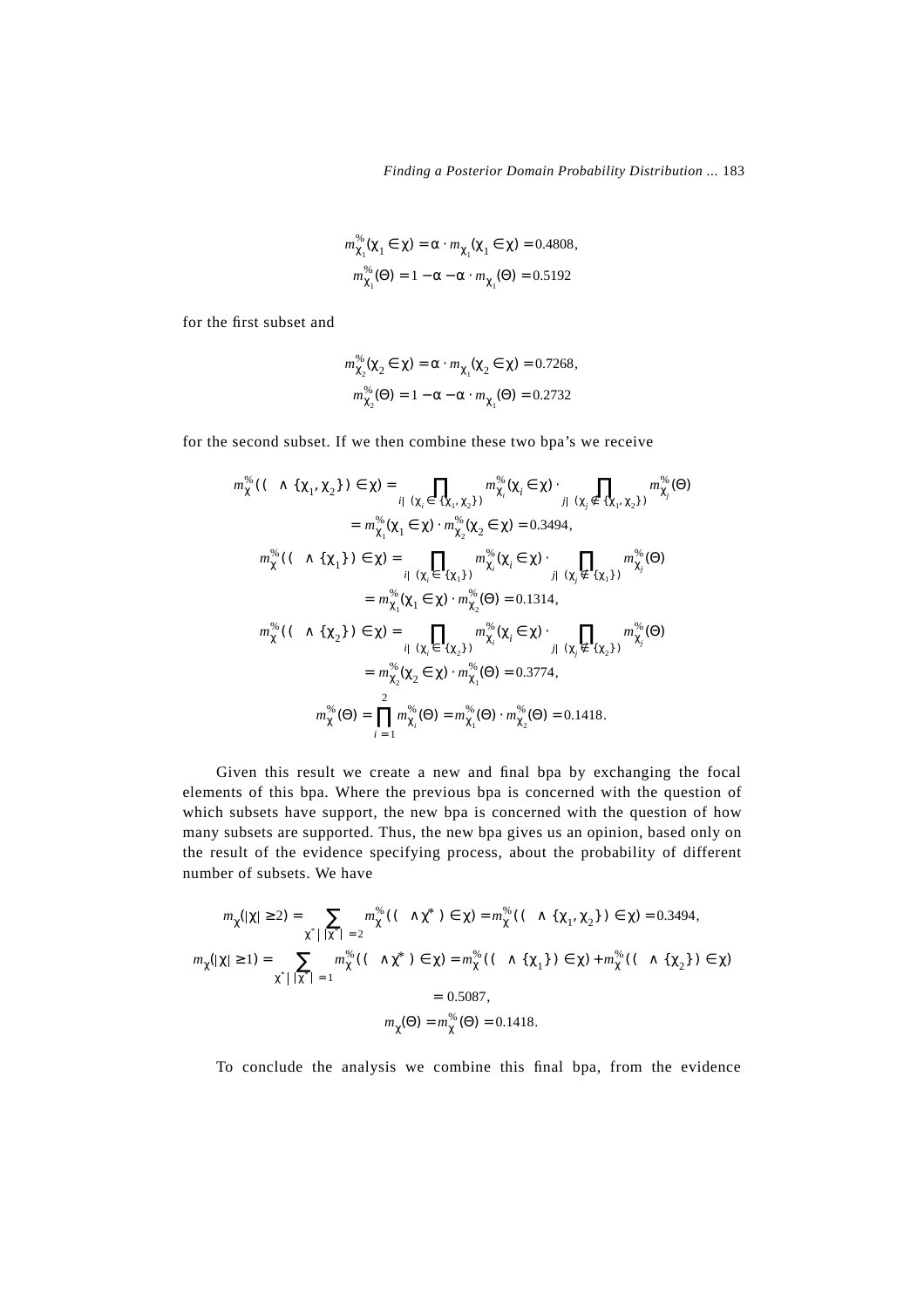specifying process, with the given prior domain probability distribution from the problem specification,

$$
m(E_i) = \begin{cases} 0.6, i = 1 \\ 0.4, i = 2 \\ 0, \text{ otherwise} \end{cases}
$$

in order to receive the sought-after posterior domain distribution as the bpa of that combination. When doing this we receive a conflict of

$$
k = \sum_{i=0}^{1} \sum_{j=i+1}^{2} m(E_i) \cdot m_{\chi}(|\chi| \ge j) = m(E_0) \cdot m_{\chi}(|\chi| \ge 1) + m(E_0) \cdot m_{\chi}(|\chi| \ge 1)
$$
  
+  $m(E_1) \cdot m_{\chi}(|\chi| \ge 2) = 0.2097$ 

and obtain

$$
m^* (E_2) = \frac{1}{1 - k} \cdot m(E_2) \cdot \left( m_\chi(\Theta) + \sum_{j = 1}^2 m_\chi(|\chi| \ge j) \right)
$$
  
= 
$$
\frac{1}{1 - k} \cdot m(E_2) \cdot \left( m_\chi(\Theta) + m_\chi(|\chi| \ge 1) + m_\chi(|\chi| \ge 2) \right) = 0.5061,
$$
  

$$
m^* (E_1) = \frac{1}{1 - k} \cdot m(E_1) \cdot \left( m_\chi(\Theta) + \sum_{j = 1}^1 m_\chi(|\chi| \ge j) \right)
$$
  
= 
$$
\frac{1}{1 - k} \cdot m(E_2) \cdot \left( m_\chi(\Theta) + m_\chi(|\chi| \ge 1) \right) = 0.4939,
$$
  

$$
m^* (E_i) = 0, \text{ otherwise}
$$

as the posterior domain probability distribution. We find from the posterior distribution that the alternative with two events is slightly preferable to the oneevent alternative.

# **5. Conclusions**

We have shown that it is possible to derive a posterior domain probability distribution from the reasoning process of specifying nonspecific evidence. This was done by viewing each piece of evidence in a subset as support for the existence of that subset. Based on this, we were able to find support for different number of subsets. Combined with a given prior distribution that yielded the sought-after posterior distribution.

The methodology described in this article builds on the work to partition the set of all pieces of evidence by minimizing a criterion function of overall conflict that was established within Dempster-Shafer theory [1] and also on the work of specifying evidence by studying changes in the conflict when a piece of evidence was moved from one subset to another [2].